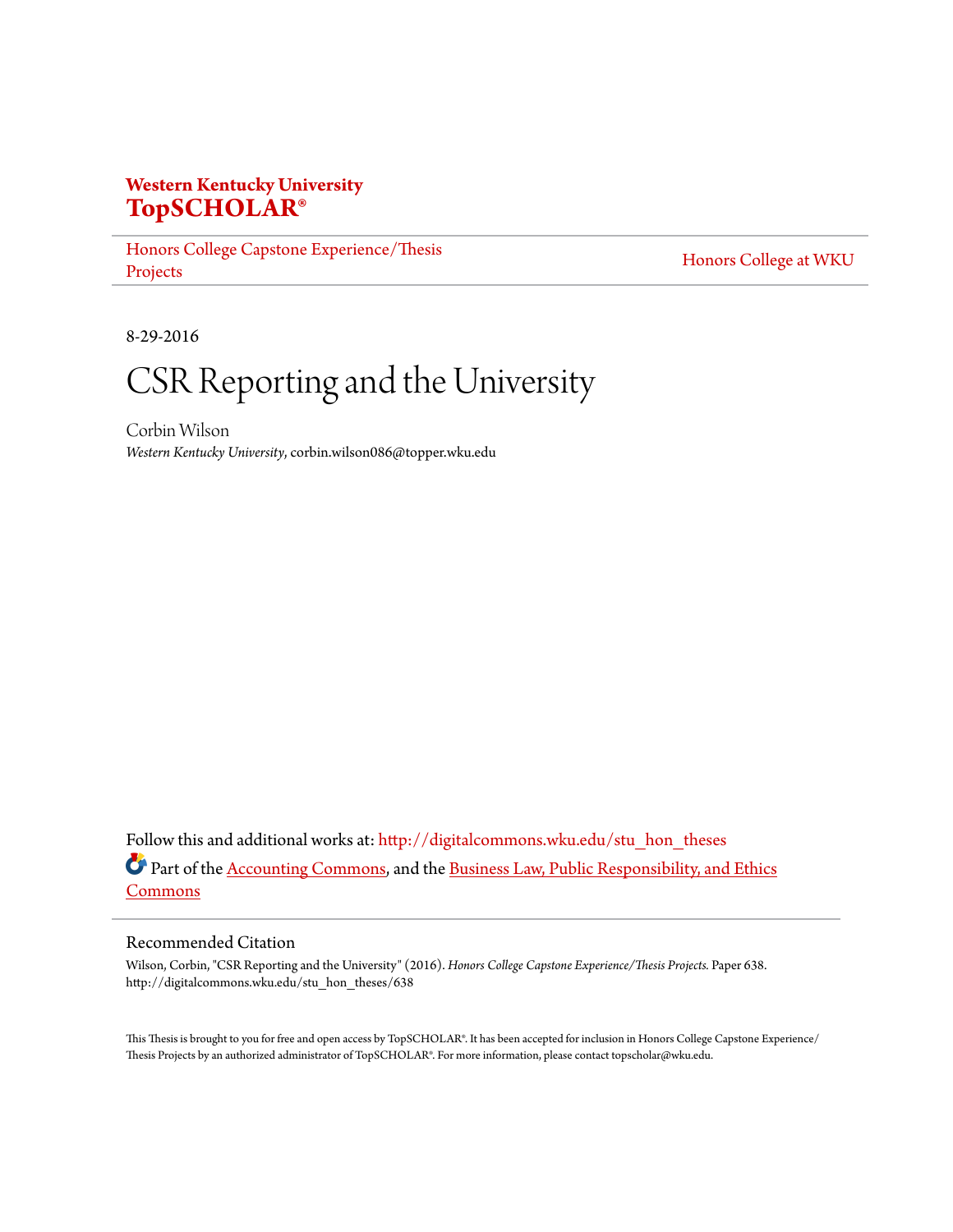# CSR REPORTING AND THE UNIVERSITY

A Capstone Experience/Thesis Project

Presented in Partial Fulfillment of the Requirements for

the Degree Bachelor of Science with

Honors College Graduate Distinction at Western Kentucky University

By

Corbin W. Wilson

\*\*\*\*\*

Western Kentucky University

2016

CE/T Committee

Steve Wells, PhD Approved by Approved by

Melloney Simerly, PhD

Dennis Wilson, PhD **Advisor** Advisor

Department of Accounting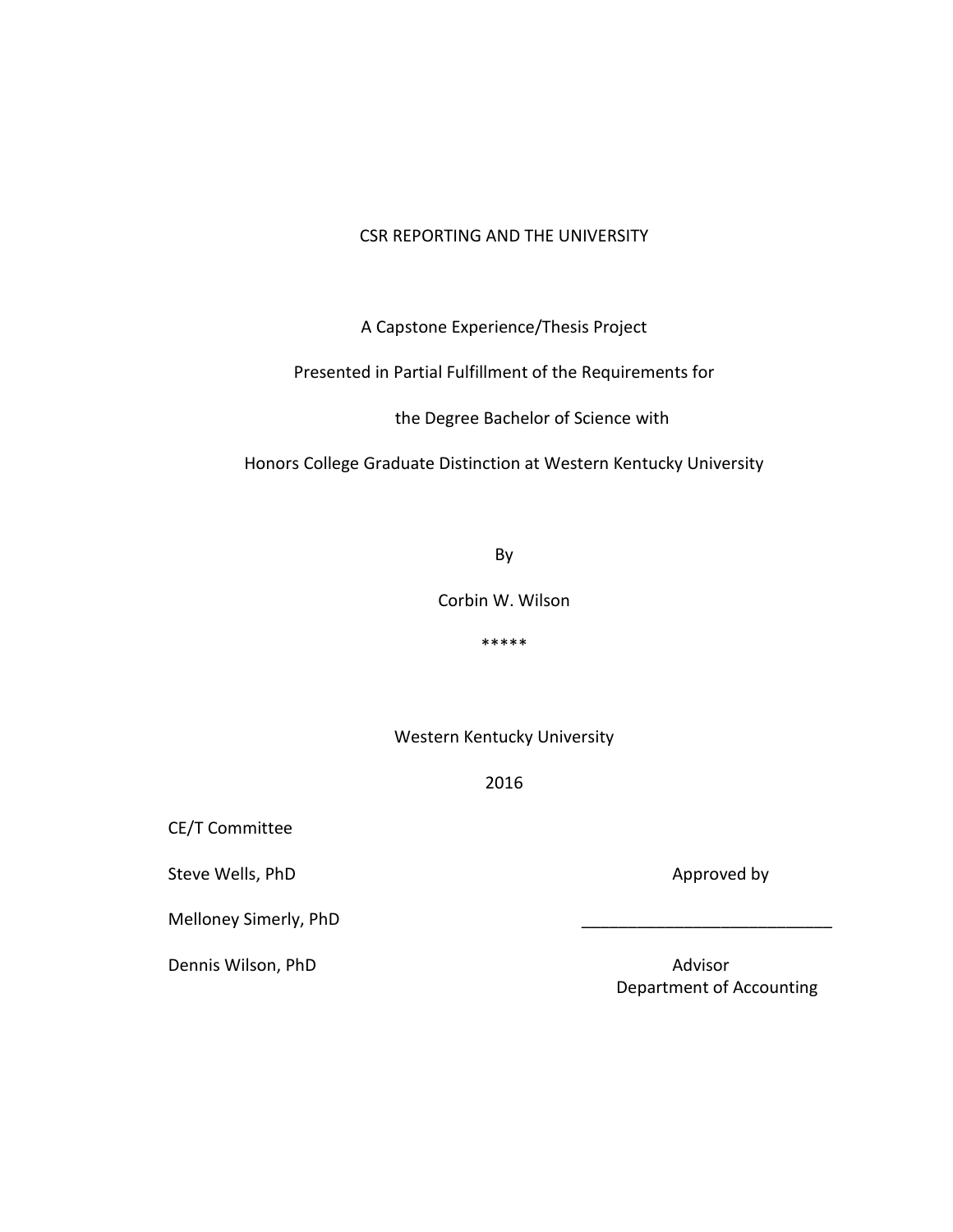Copyright by

Corbin W. Wilson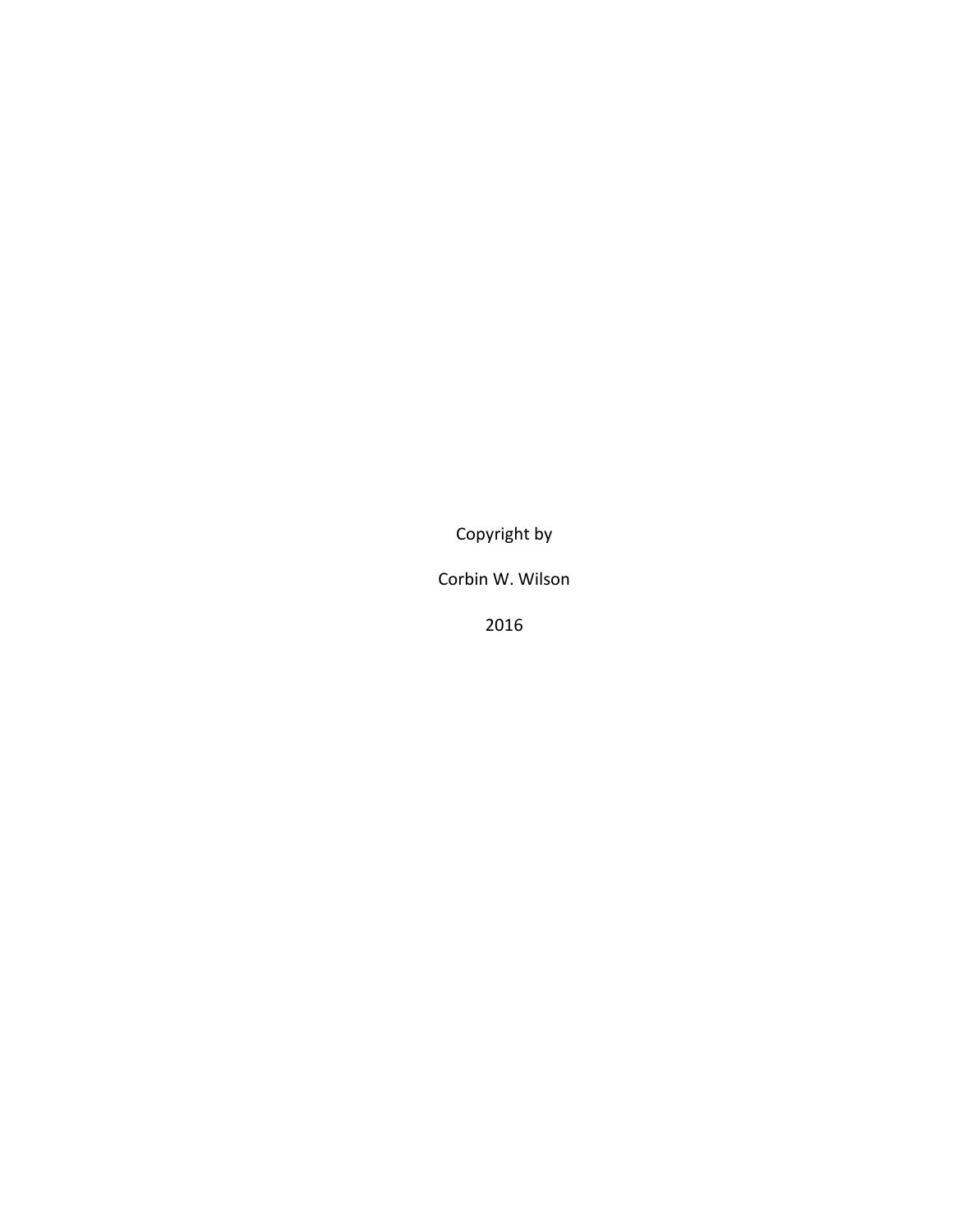#### **ABSTRACT**

There is currently no mandatory Corporate Social Responsibility (CSR) reporting standards for institutions of higher learning (universities) in the U.S. There is also no established governing or regulatory body designated with the responsibility of developing CSR reporting standards for universities. In recent years some universities have prepared and released self-reported CSR reports. However these reports may not be complete, much of the information included in the reports could be outdated, and all of it is subject to bias. Without commonly accepted CSR reporting standards, common reporting format, or metrics, it is difficult to compare the CSR efforts of various universities. Comparing the sustainability reports of two universities might be described as similar to comparing apples to oranges. In a time where social and environmental factors are becoming as important as financial factors, shareholders have a right to expect accountability and need reliable information for comparability. They want to know if universities are being responsible with financial and environmental resources. To stakeholders a more reliable basis for comparability, it is my hypothesis that a common set of CSR reporting standards should be developed by a governing body or regulatory agency. This hypothesis stems from the financial accounting reporting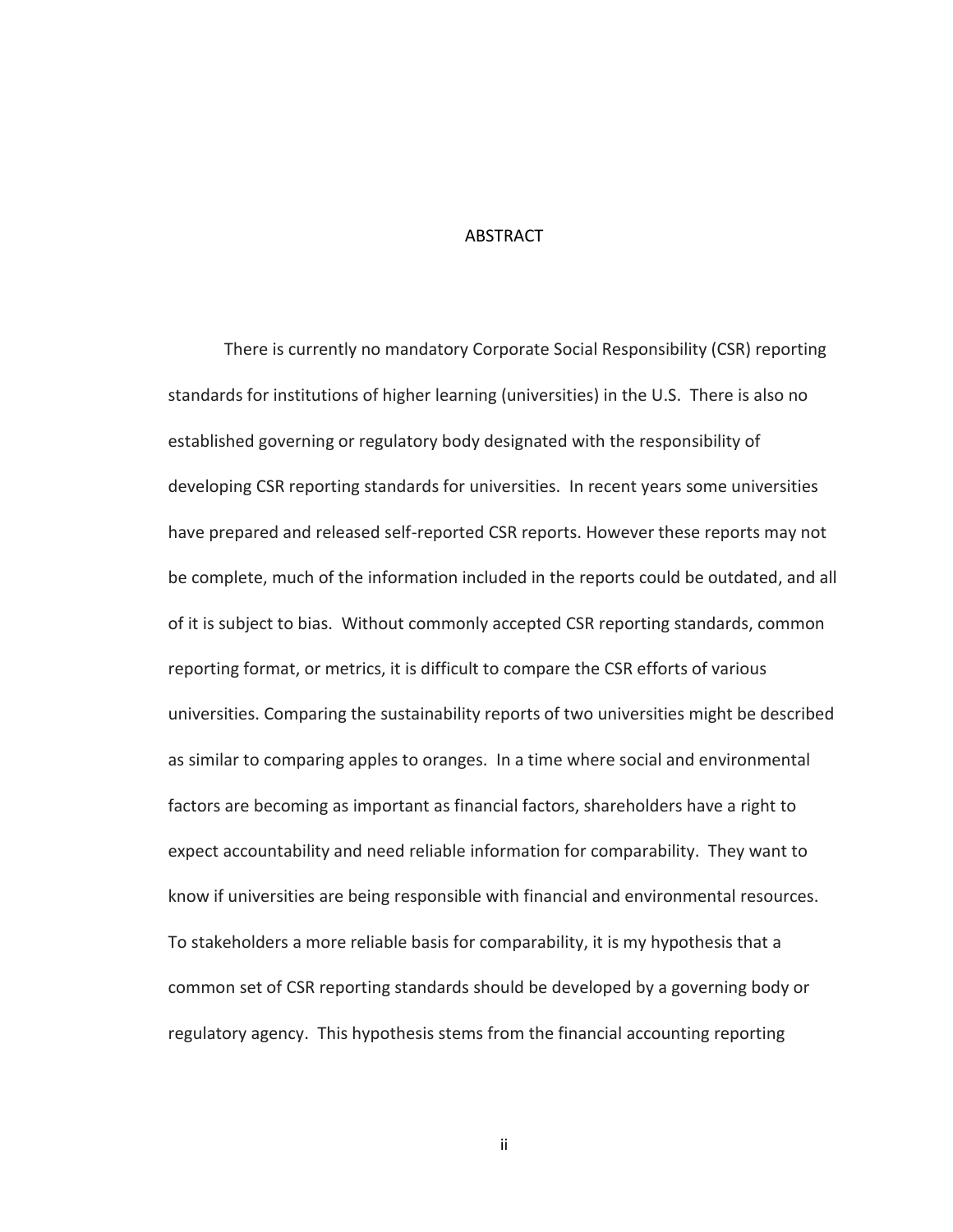standards required for U.S. corporations and universities that provide a basis for comparability for users of general-use financial statements.

This study examines how generally accepted standards for financial reporting have developed and been implemented in the corporate world in the U.S. and if/how that development and implementation might serve as a template for university CSR reporting standards. The study also identifies relatively recent efforts to develop CSR reporting standards for corporations in Europe. Many European corporations now release CSR reports prepared in accordance with The Global Reporting Initiative's (GRI) reporting guidelines designated as "G4". The GRI established certain principles for establishing a baseline for report content and report quality. In order to meet the G4 principles for content, a report should include at least four sections: stakeholder inclusiveness; CSR context; Materiality; and Completeness.

To support my hypothesis, I conducted a pilot study based on self-reported CSR reports by U.S. universities housed in a database maintained by AASHE. AASHE assigns each report a score based on overall quality. One of the factors receiving a score was "Completeness". I chose the completeness principle for two reasons. It is one of the easiest to test because it does not require an evaluation of the report quality and because an incomplete report obviously lacks comparability. The sample included a mixture of private and public universities and universities of different enrollment sizes. An analysis of the pilot study is presented and the limitations associated with the study are identified. Hopefully this study will encourage professionals, and academics alike, to

iii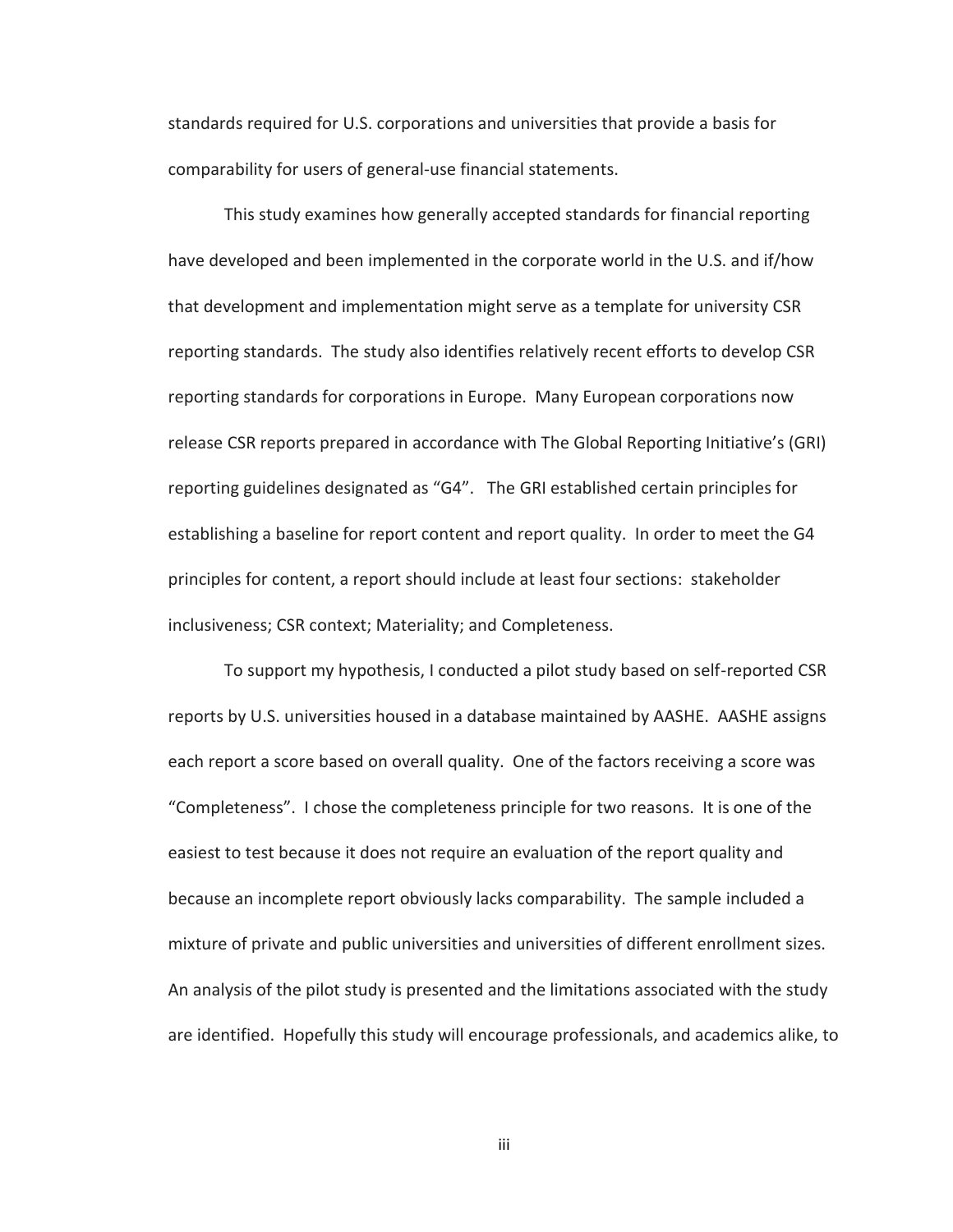push for the creation of a governing body to implement and enforce a standardized policy for reporting on issues of social responsibility.

Keywords: Corporate Social Responsibility, Sustainability, Reporting Standards,

Accounting Standards, Universities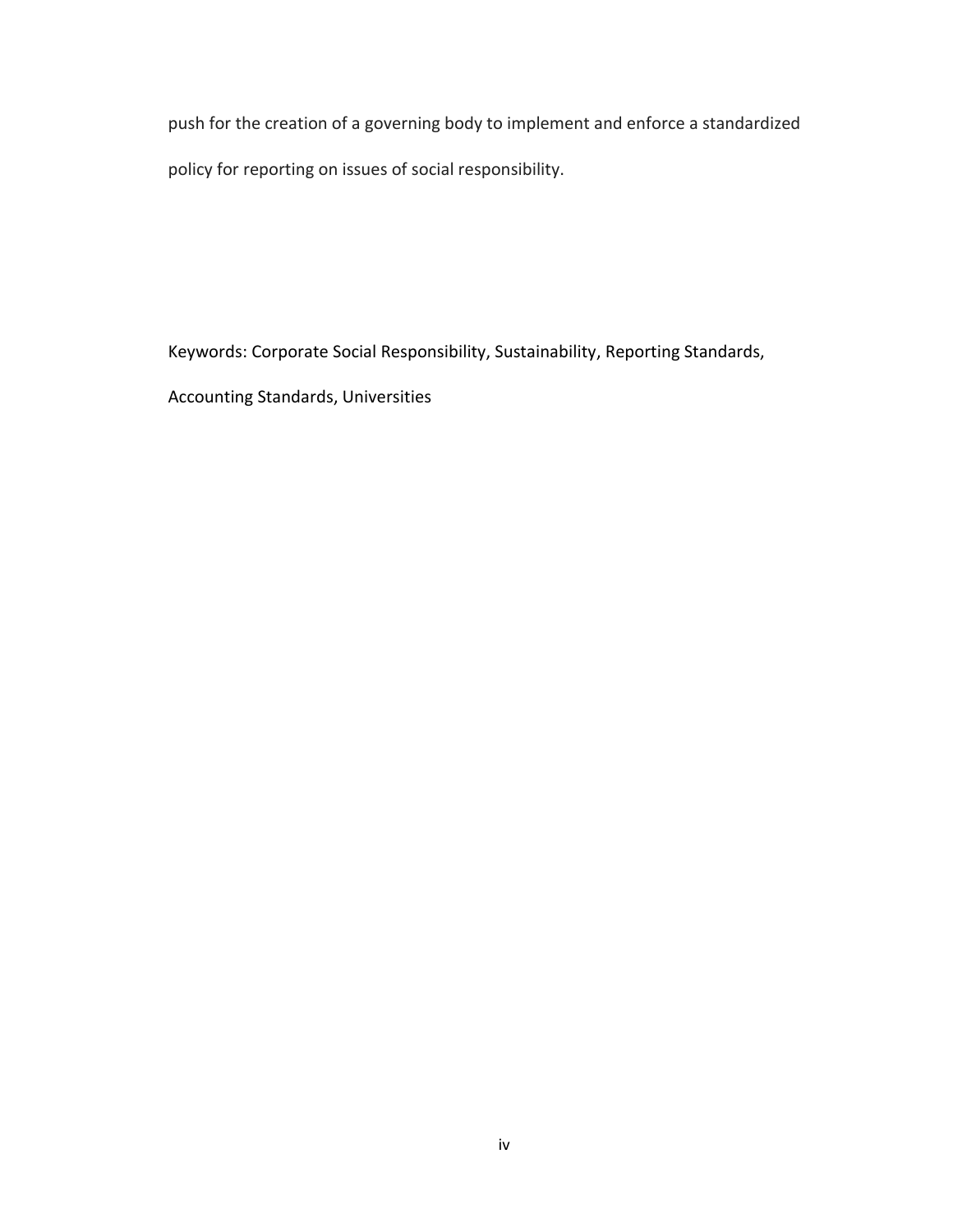#### ACKNOWLEDGMENTS

This project would not have been possible without help, knowledge, and support of so many people. I am grateful to Steve Wells, my CE/T advisor, for his insightful critiques of my work, for his continual intellectual encouragement and support, and his willingness to give so much of his time to push me to be a scholar. Many thanks to the members of my committee - Melloney Simerly and Dennis Wilson - for their insight and encouragement. I would like to thank the Honors College for creating a supportive, intellectual community. Finally, I would like to thank my friends and family. Their support and encouragement gave me the confidence and perseverance necessary to finish a project like this.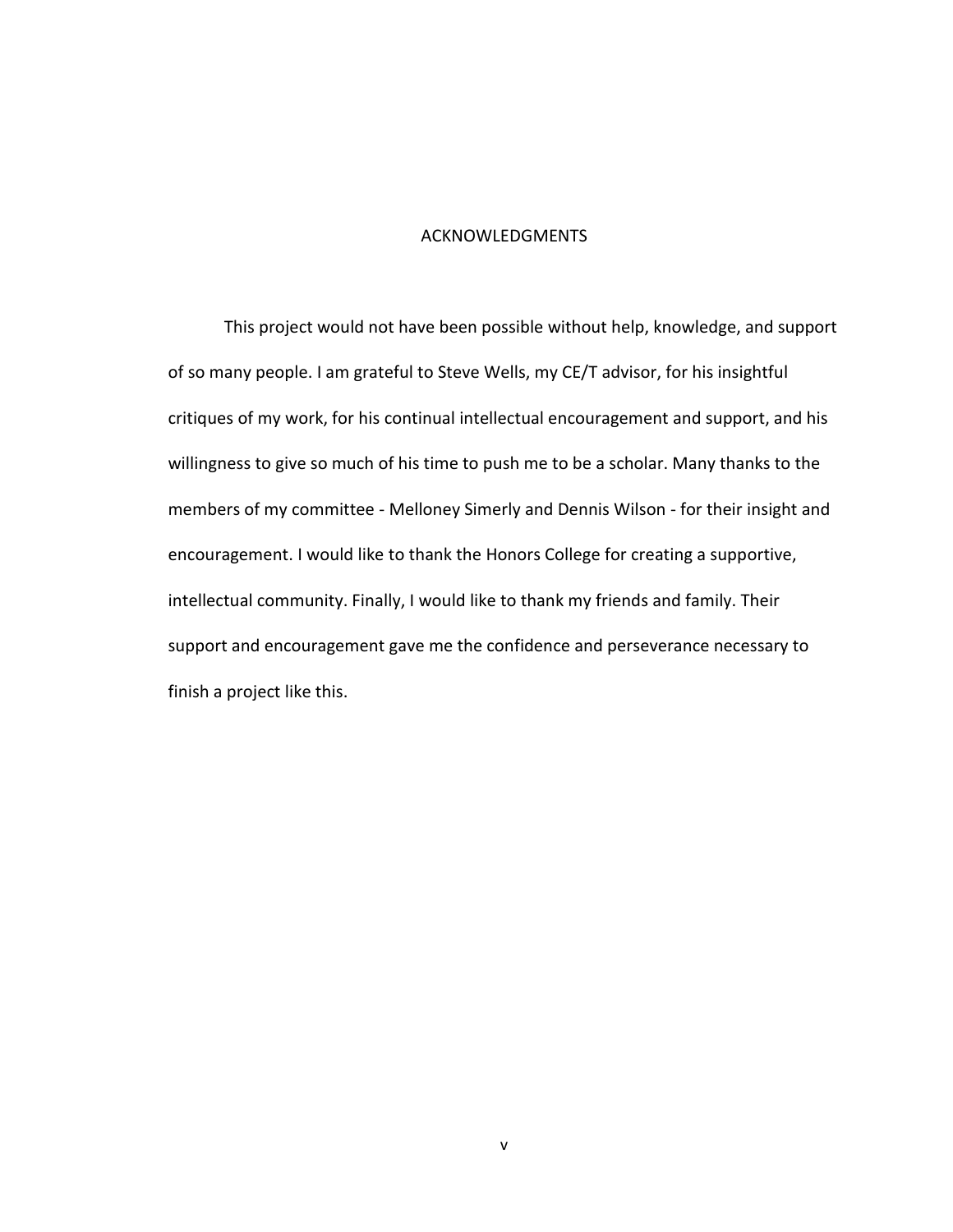# VITA

# FIELDS OF STUDY

Major Field: Accounting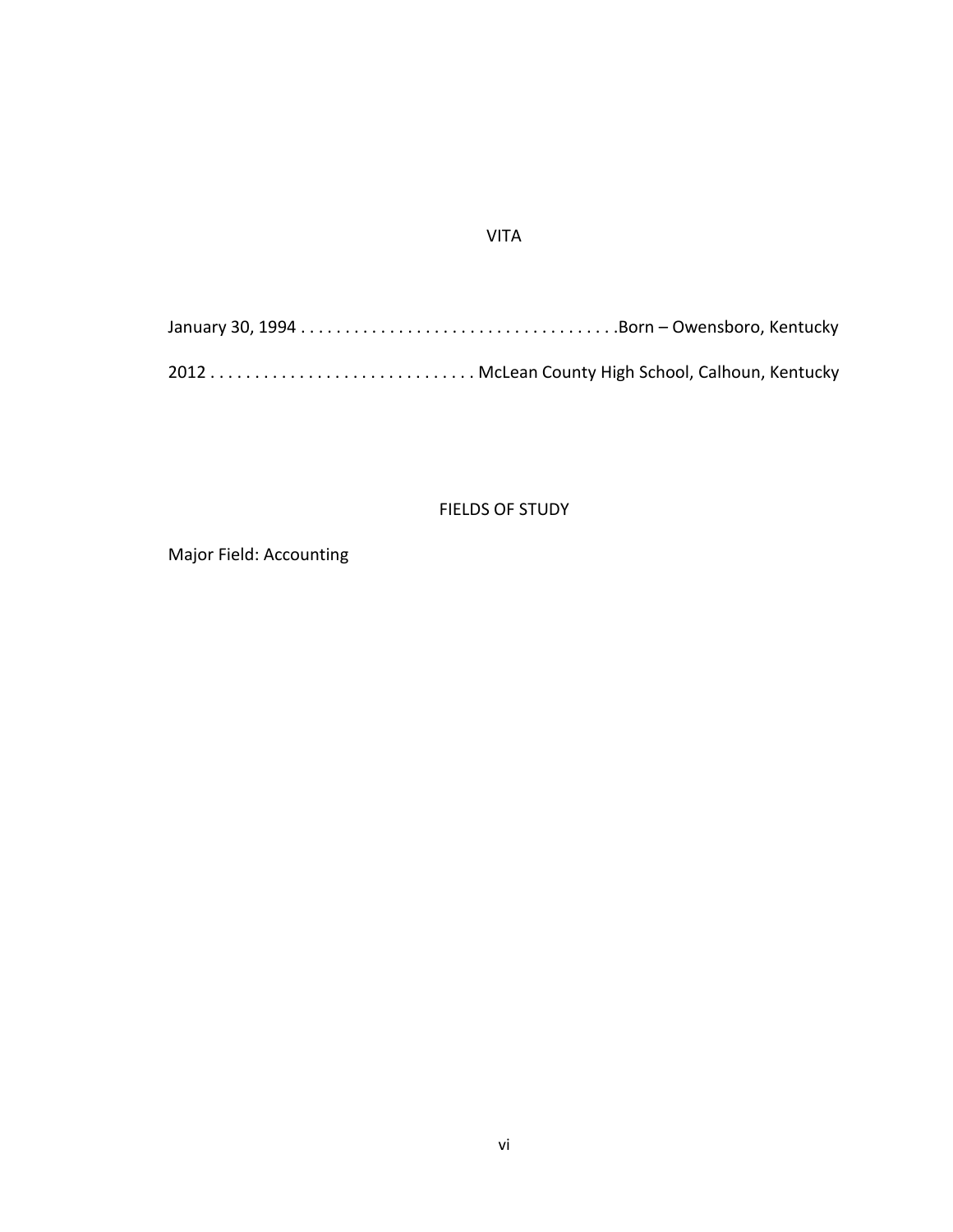# TABLE OF CONTENTS

| Page      |
|-----------|
|           |
|           |
|           |
| Chapters: |
| 1.        |
| 2.        |
| 3.        |
| 4.        |
| 5.        |
| 6.        |
| 7.        |
| 8.        |
|           |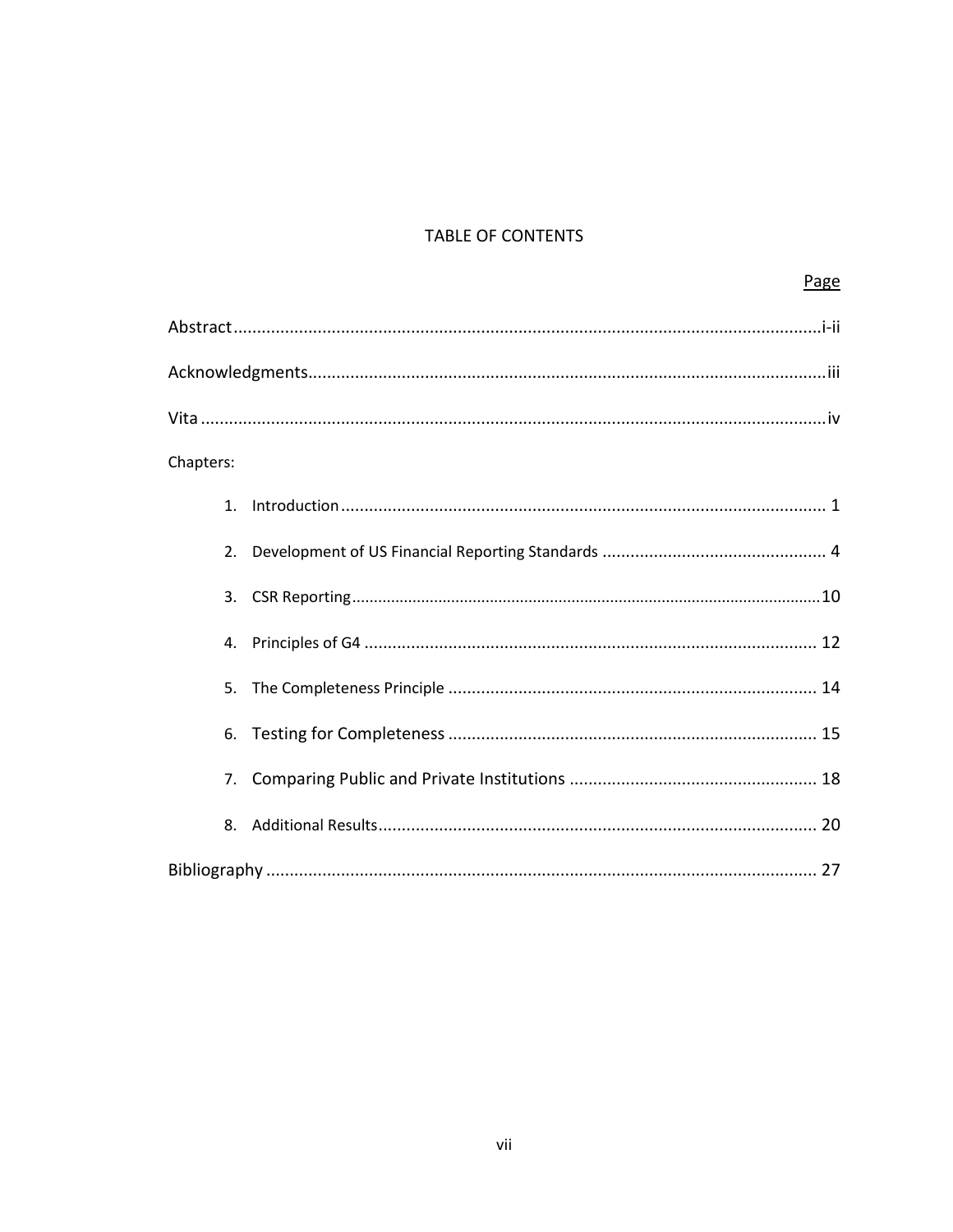# LIST OF FIGURES

| <b>Figure</b> | Page |
|---------------|------|
| 1.1           |      |
| 1.2           |      |
| 1.3           |      |
| 2.1           |      |
| 2.2           |      |
| 2.3           |      |
| 2.4           |      |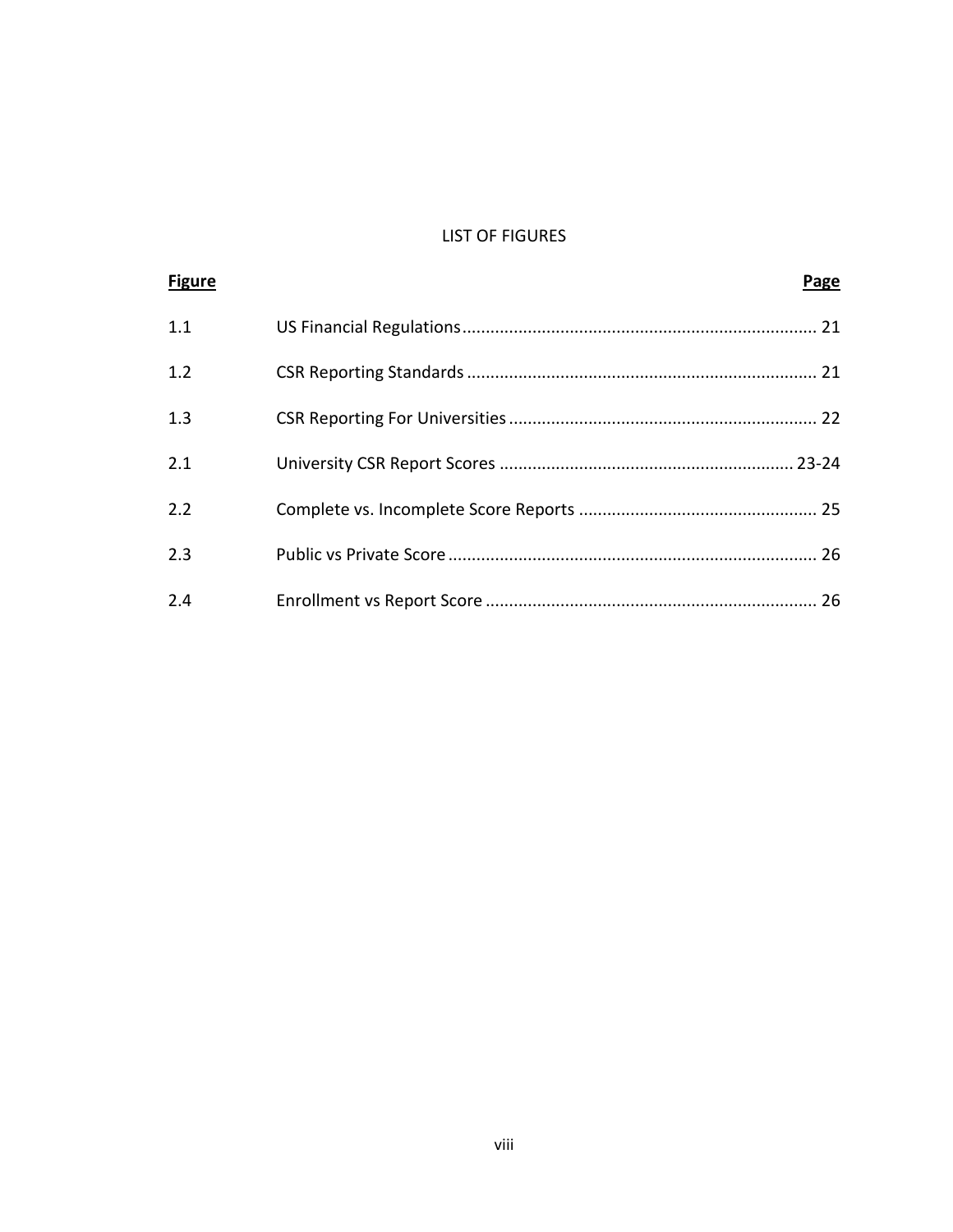#### **Introduction**

In today's culture, the Green Movement and sustainability play major factors in our everyday lives. From the products that are marketed in stores to the way new buildings are designed, sustainability remains at the forefront of the world's interests. Corporate Social Responsibility (CSR) is the connection between the Green Movement and other reporting entities. "Corporate social responsibility (CSR) is a business approach that contributes to sustainable development by delivering economic, social and environmental benefits for all stakeholders" (Definition of corporate social responsibility, 2016). As integral as issues of sustainability have become, there is still a lack of accounting practices for these issues. Recently, there has been a push within the accounting profession to bring more structure to CSR reporting. The development of the Global Reporting Initiative (GRI) guidelines (GRI, 2015) and the Sustainability Accounting Standards Board (SASB) (SASB, 2012) have led to improvements, but to date, American companies still are not required to report on these issues. As a result of the lack of structure, many companies choose to either not report on these issues, or skew their reports to make themselves look responsible in the public eye. Since corporate social accountability can play such a large role in how companies are perceived, and in turn,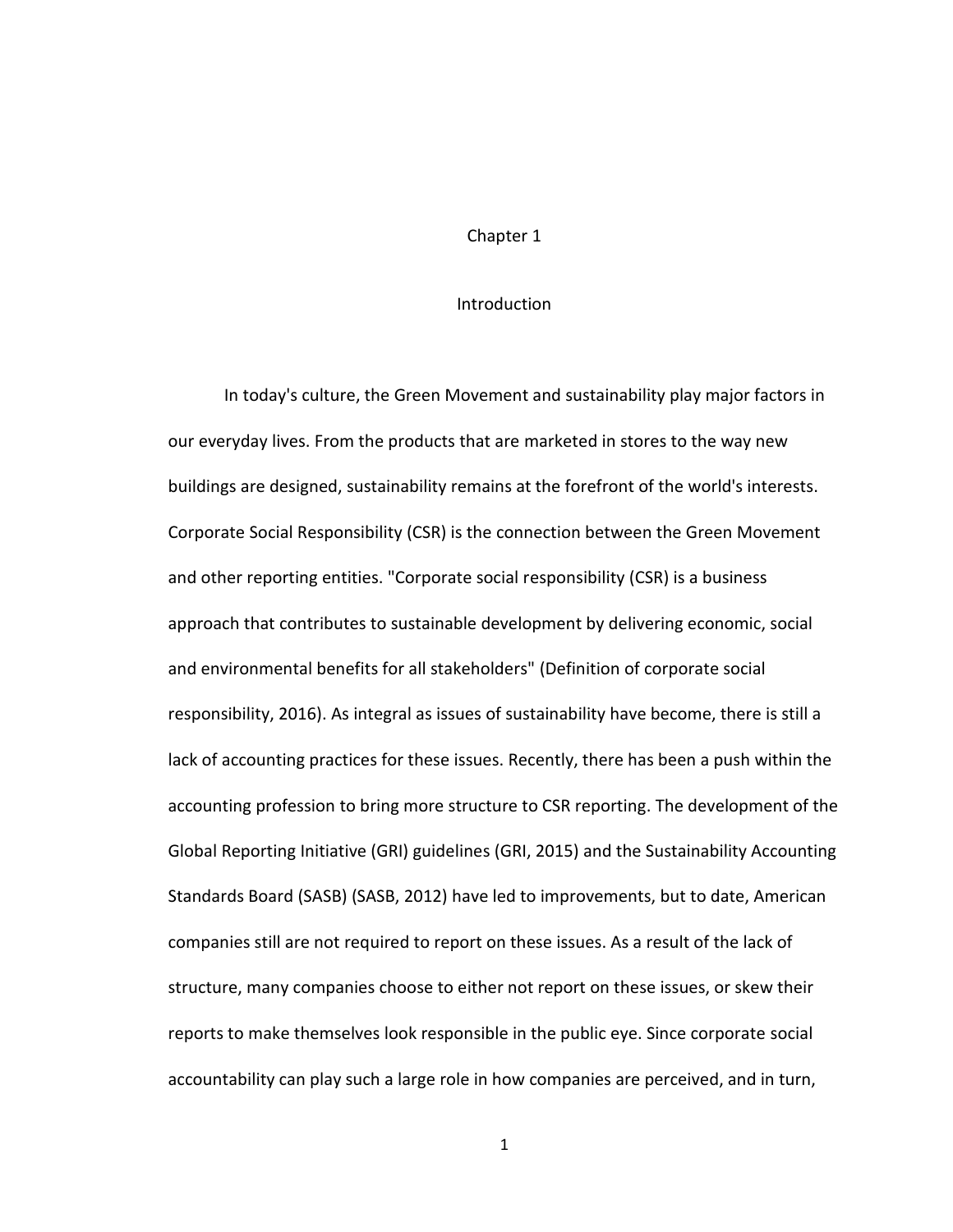their eventually profitability, reports on social responsibility should be placed on the same level as financial reports. These reports would reward socially responsible companies, while drawing attention to companies who are lagging behind. There is no doubt that these corporate social responsibility reports would affect how the corporate world operated, as companies focusing on making responsible choices may experience benefits similar to those that accompany positive financial reports.

In many ways the American University system is similar to that of the corporate world. Both entities have an extensive number of shareholders and a large impact, both physically and socially, on their environment. With such an impact on their surroundings, it is as crucial for universities to make socially responsible decisions as it is for corporations. In the current discussion on accounting for corporate social responsibility, the University has been almost entirely excluded. This is very disturbing since, "Universities, their graduates, and professors are expected to be at the forefront of developments which impact people, planet, and organizations" (Adams, 2013). Even though institutions of higher learning are required to report on their economic wellbeing, their social, environmental, and governance situations are much more difficult to ascertain. This is very troublesome as colleges and universities have a wide reach and impact a significant number of stakeholders.

There is currently no mandatory CSR reporting guidelines for institutions of higher learning which can be enforced by a governing body. "When top-down regulation falls short, education and training programs encourage people voluntarily to police themselves and their neighbors" (Peterson & Wood, 2015). In the absence of any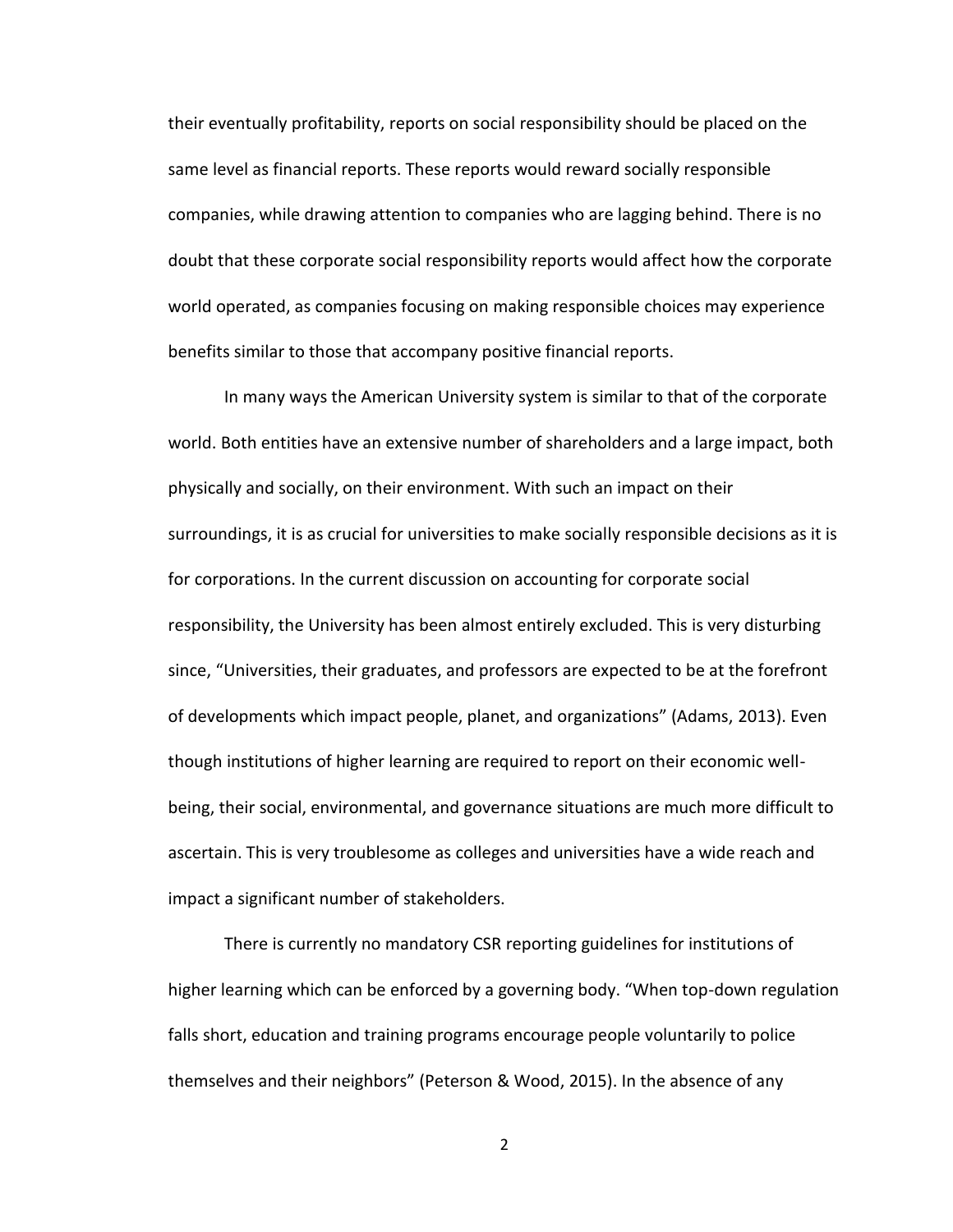mandatory regulations, a small number of institutions have started releasing selfreported CSR reports. While their attempts to report on these vital issues is commendable, it is not necessarily beneficial. With no common format or reporting metrics, comparing the CSR reports of two universities is difficult. A great deal of the information that is reported is outdated, and much of it is subject to bias. Institutions may be reluctant to publish reports saying that they have fallen short of expectations if they have the option not to.

A future governing body would not be attempting to reinvent the wheel if they wanted to create a set of mandatory guidelines for colleges and universities to report on, as there are models already established. France is the best example of mandatory CSR reporting in the modern world. Their adoption of the G4 standards for accounting for corporate social responsibility could be used as a model for other nations to follow. With a little tailoring, the current suggested reporting metrics could be used to establish guidelines for universities to report on (GRI, 2015).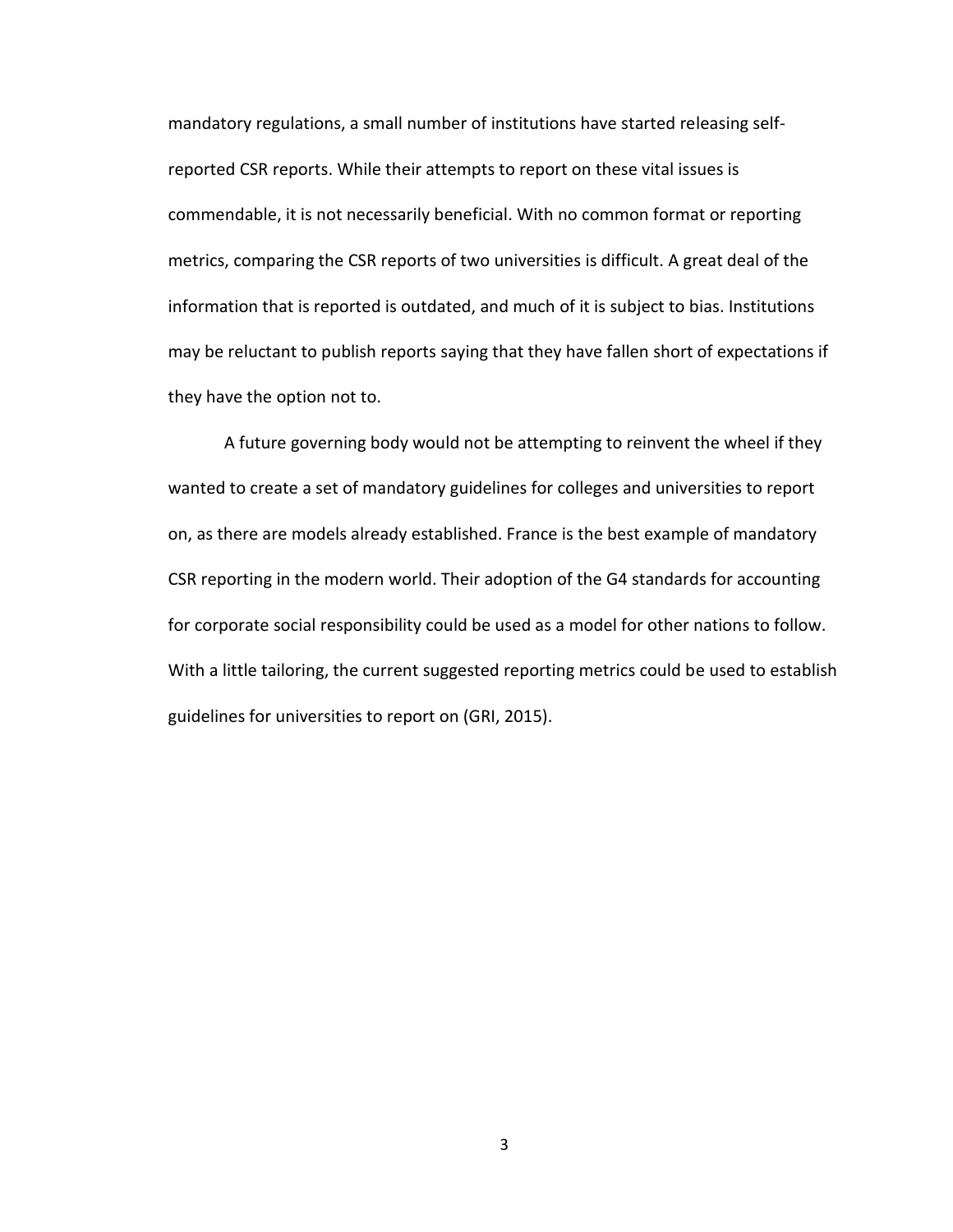#### DEVELOPMENT OF US FINANCIAL REPORTING STANDARDS

The development of corporate social responsibility can be compared to the development of financial reporting standards. Financial reports were developed to provide a measure of comparability to publically traded companies. Shareholders demanded to know about how the company conducted its business operations and how well it performed. In order for these reports to provide value, they had to be comparable. Without a standard set of reporting metrics, financial reports would be impossible to compare. With this need recognized, standardized financial reporting was born.

In 1905, The Interstate Commerce Commission sought to develop a uniform system of accounting for the railroad industry. After this initial push for standardized accounting standards, the US Census Bureau called for uniform municipal accounting standards. Standardization spread to every segment of the accounting industry. In 1932, this trend is strengthened by the New York Stock Exchange's requirement of all listed companies to undergo an audit. The Securities and Exchange Act of 1933 and 1934 further supported the growing trend of standardization in the industry. These legislative act established the Securities and Exchange Commission (SEC) and gave this new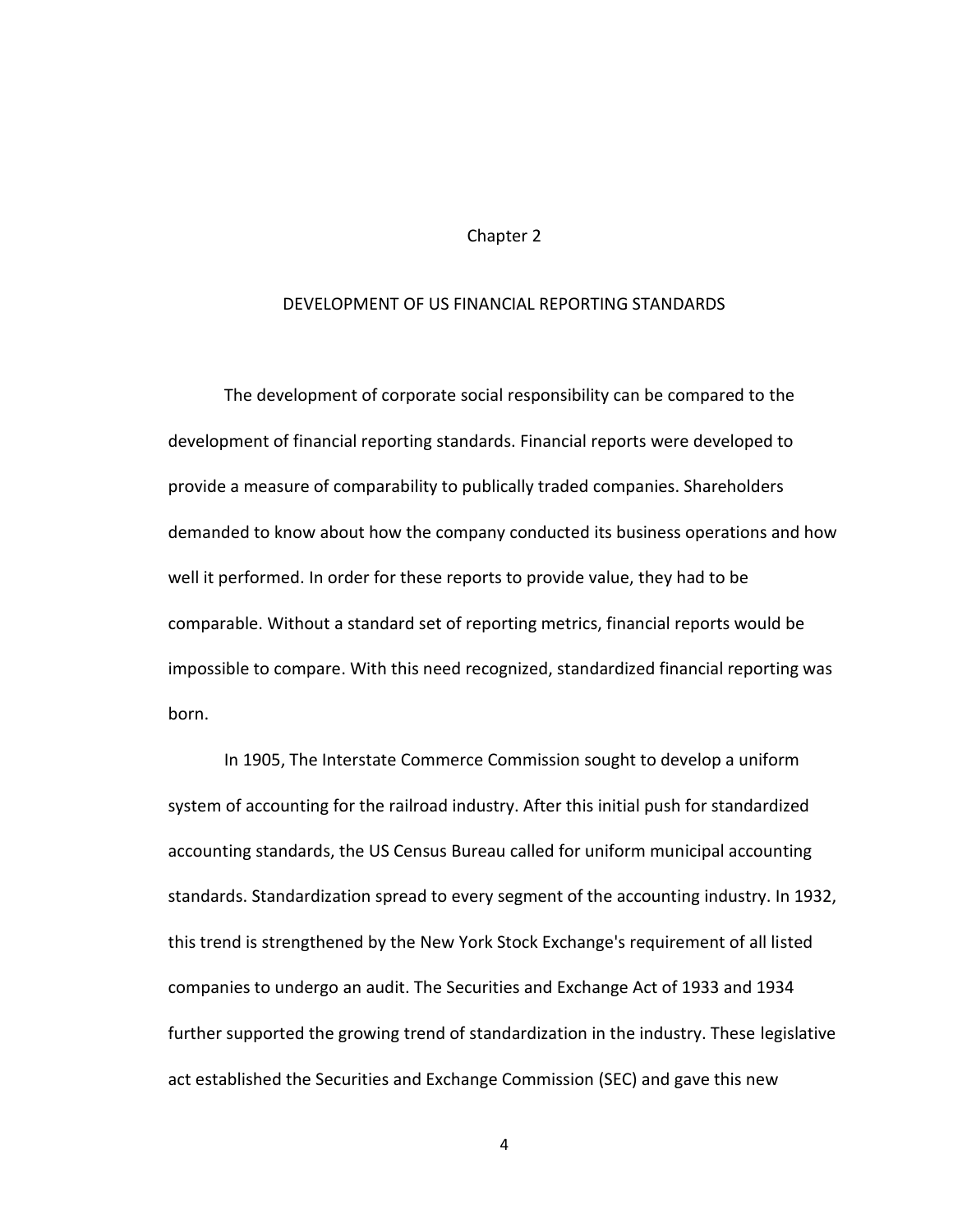agency the authority to regulate financial markets. The SEC was given the authority to require companies to report any information that shareholders might need to make informed decisions about publically traded companies. These new legislative measures also require independent audits to help achieve a higher level of certainty regarding the information disclosed within the financial statements (FAF, FASB, GASB Timeline, 2016).

As standardization of financial statements within the corporate sector progressed, it was only natural that this same level of standardization be required of governmental entities as well. Government entities are typically one of the largest employers in any given jurisdiction. In addition to the direct employment of many people, every citizen has an interest in governmental proceedings as a result of taxation and governmental sponsored programs. If every citizen is required to pay a certain margin of wealth that they otherwise would have accumulated for themselves to fund governmental operations, in turn they would want the government to operate as efficiently as possible. In 1934, this idea was brought to light and the National Committee on Municipal Accounting was organized to develop integrated accounting and reporting standards for state and local governments. Constituents were granted the same degree of transparency in regards to spending as investors in publically traded corporations were privileged to (FAF, FASB, GASB Timeline, 2016).

Another giant leap forward was taken in 1938 with the organization of the Institute Committee on Accounting Procedure (CAP) as the first US accounting standardsetting body for the private sector. In 1953, this organization published the first codification of Generally Accepted Accounting Principles (GAAP). With the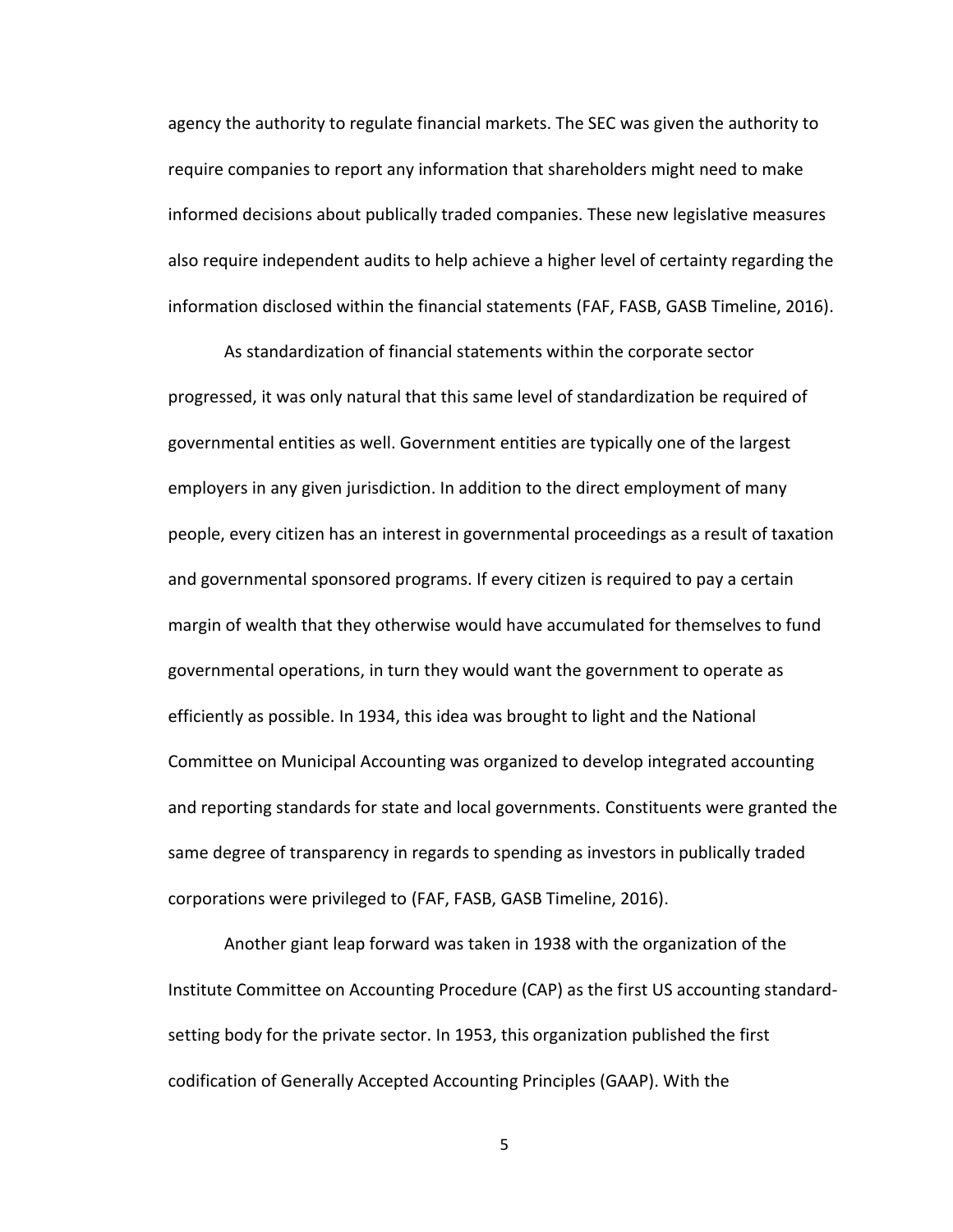establishment of a standardized and universal accounting codification, the accounting industry achieved a level of comparability that gave shareholders the information that they needed in order to make informed decisions about publically held companies. As long as the financial statement was published after the implementation of this codification, a statement could be comparable to future statements of the same company or to statements from competitors. This achievement was made possible because the level of standardization set forth in the Generally Accepted Accounting Principles. These guidelines outline how financial reporting situations are to be presented in the statements, hopefully resulting in a higher level of insight regarding the company's proceedings from the reader (FAF, FASB, GASB Timeline, 2016).

In 1968, the National Committee on Governmental Accounting published authoritative Generally Accepted Accounting Principles for state and local governments. These guidelines were referred to as Governmental Accounting, Auditing, and Financial Reporting (GAAFR) standards. This step towards the complete standardization of the accounting professional was an advancement of the establishment of the National Committee on Municipal Accounting in 1934. Though it took nine years, state and local governmental agencies were required to publish financial statements of position and performance in the same manner that public corporations were. This was one more step in the direction of universal comparability within the accounting profession (FAF, FASB, GASB Timeline, 2016).

In 1973 the auditing industry responded to the need for generally accepted international accounting standards and the International Accounting Standards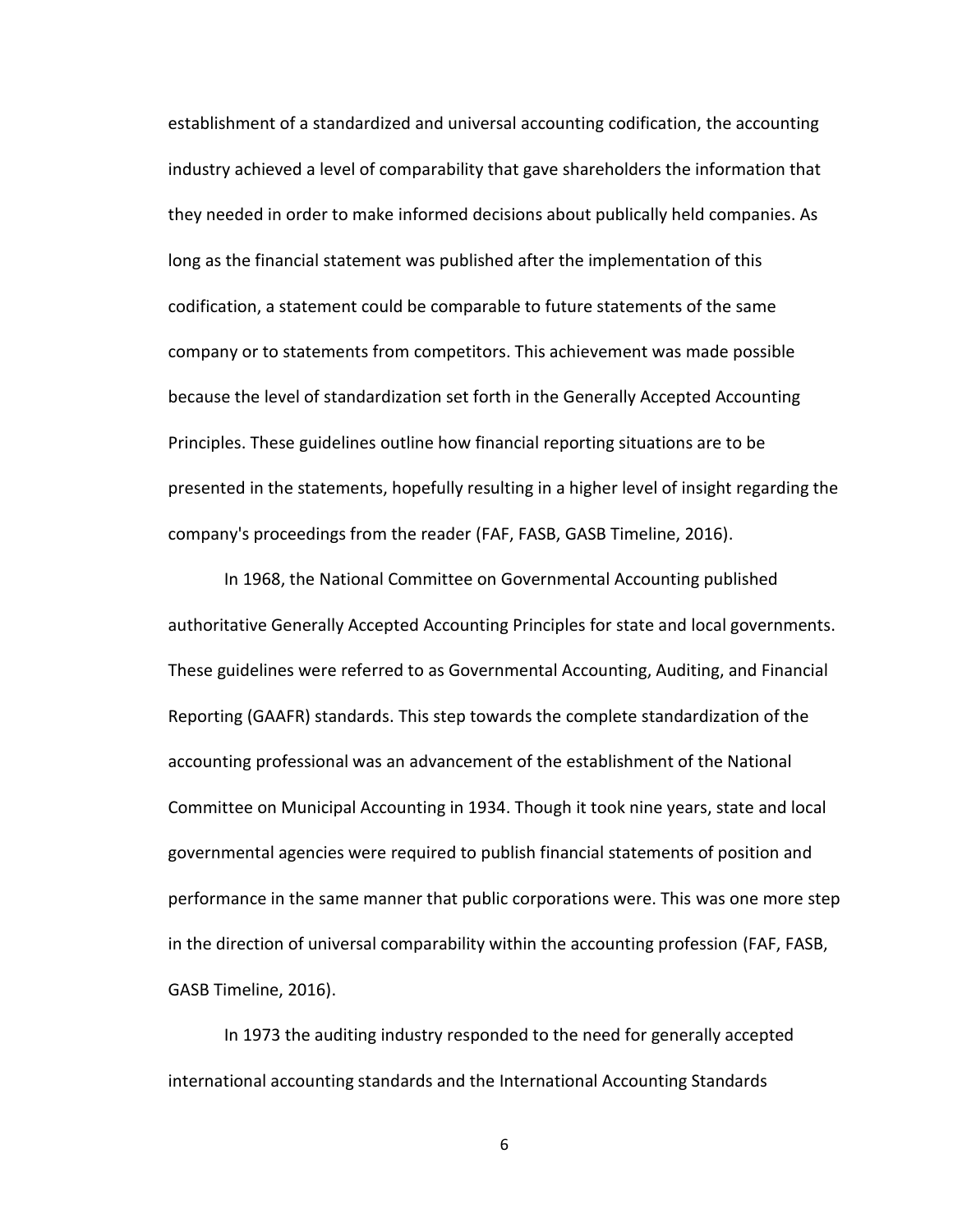Committee was formed. As with the development of standardized governmental accounting principles, the development of international accounting standards was the result of shareholder's demanding a greater amount of information. In an economic environment in which corporations were taking advantage of a developing international market, shareholders needed information as to the overall performance of publically traded companies. Before this time, segments of multinational companies followed the accounting guidelines for the country in which they operated. Given the fact that no two countries had the same reporting standards, the financial statements of multinational companies were unable to be compared. This low level of comparability meant that the financial statements of business segments within the same company operating in different countries could not be compared with each other. A growing global economy necessitated the implementation of generally accepted international accounting standards. The need was recognized and these standards came were established (FAF, FASB, GASB Timeline, 2016).

While financial statements may be published in accordance with Generally Accepted Accounting Principles, if these statements do not portray the entity accurately then these reports are misleading and potentially dangerous to shareholders. The next major steps towards the standardization of the accounting profession were taken in response to this realization. In the late 1980s the accounting industry recognized that auditing standards were needed lend certainty and credibility to financial reports. In 1987 the National Commission on Fraudulent Reporting published a report on exactly how auditors could reduce the "expectations gap" between themselves and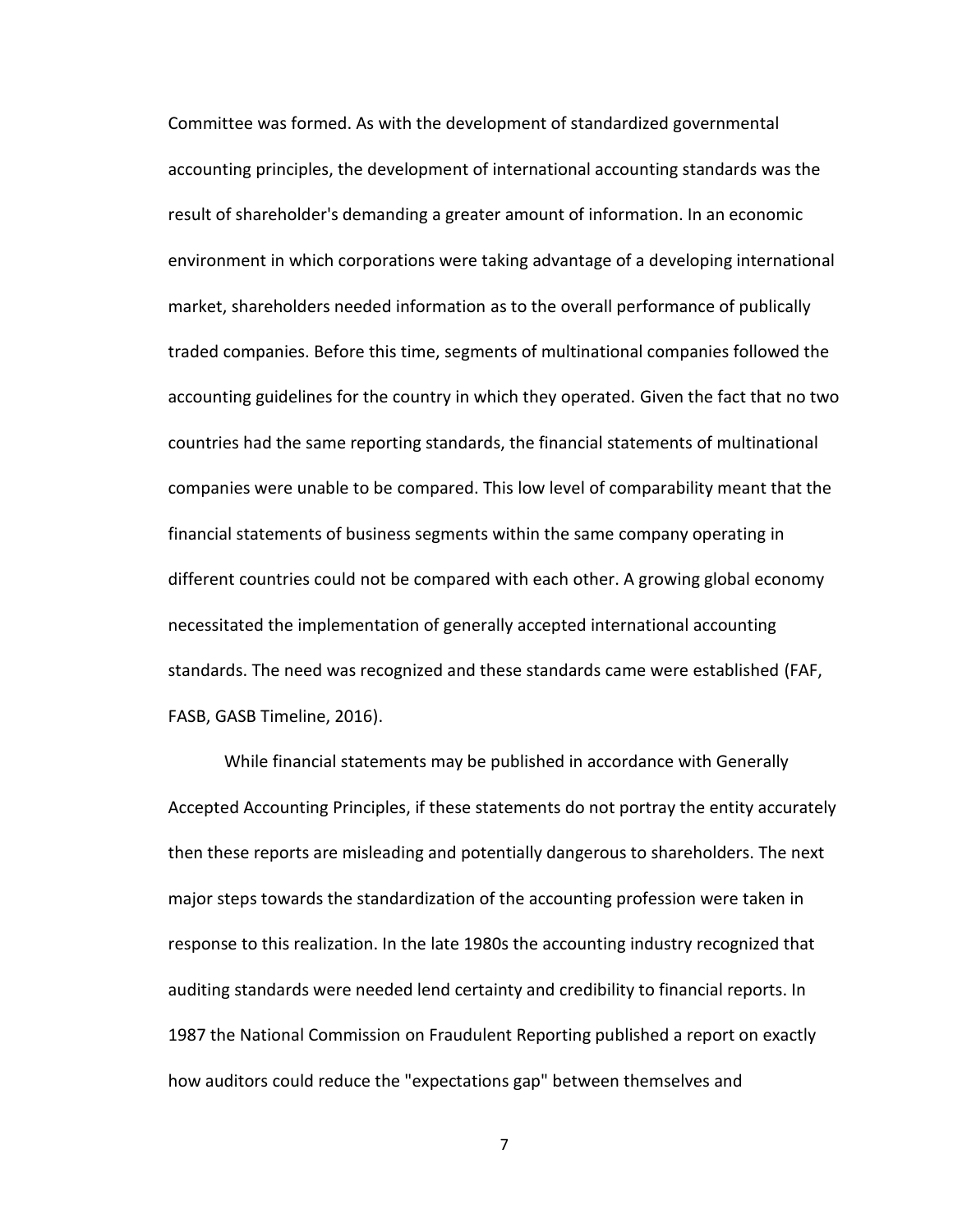shareholders. According to the American Institute of Certified Public Accountants (AICPA), the "expectations gap" is defined as "the difference between what the public and financial statement users believe auditors are responsible for and what auditors themselves believe their responsibilities are." This report helped the accounting professional critically evaluate where they could improve independent auditing, thus improving comparability of financial statements in the eyes of shareholders. In 1988, the AICPA mandated that a peer review program be implemented among accountants. This decision further raised the standards by which accountants were held responsible, in theory, raising the standards for all financial statements. Auditing was again the focus of the most recent advances in the standardization of financial statements with the Sarbanes-Oxley Act and the implementation of the first auditing standards for public companies set forth by the Public Company Accounting Oversight Board. The Sarbanes-Oxley Act was passed in the wake of two accounting scandals, the Waste Management Scandal (1998) and the Enron Scandal (2001). These incidents proved to the accounting profession that there needed to be tighter standards regarding the auditing of financial statements. The Sarbanes-Oxley Act created the Public Company Accounting Oversight Board (PCAOB) to establish public auditing standards. When the PCAOB introduced its auditing standards in 2004, the accounting profession took one more step towards complete standardization. By implementing well defined auditing standards, the financial statements of publically traded companies could be regarded with more credibility. This higher level of credibility led to a higher level of comparability between reports (FAF, FASB, GASB Timeline, 2016).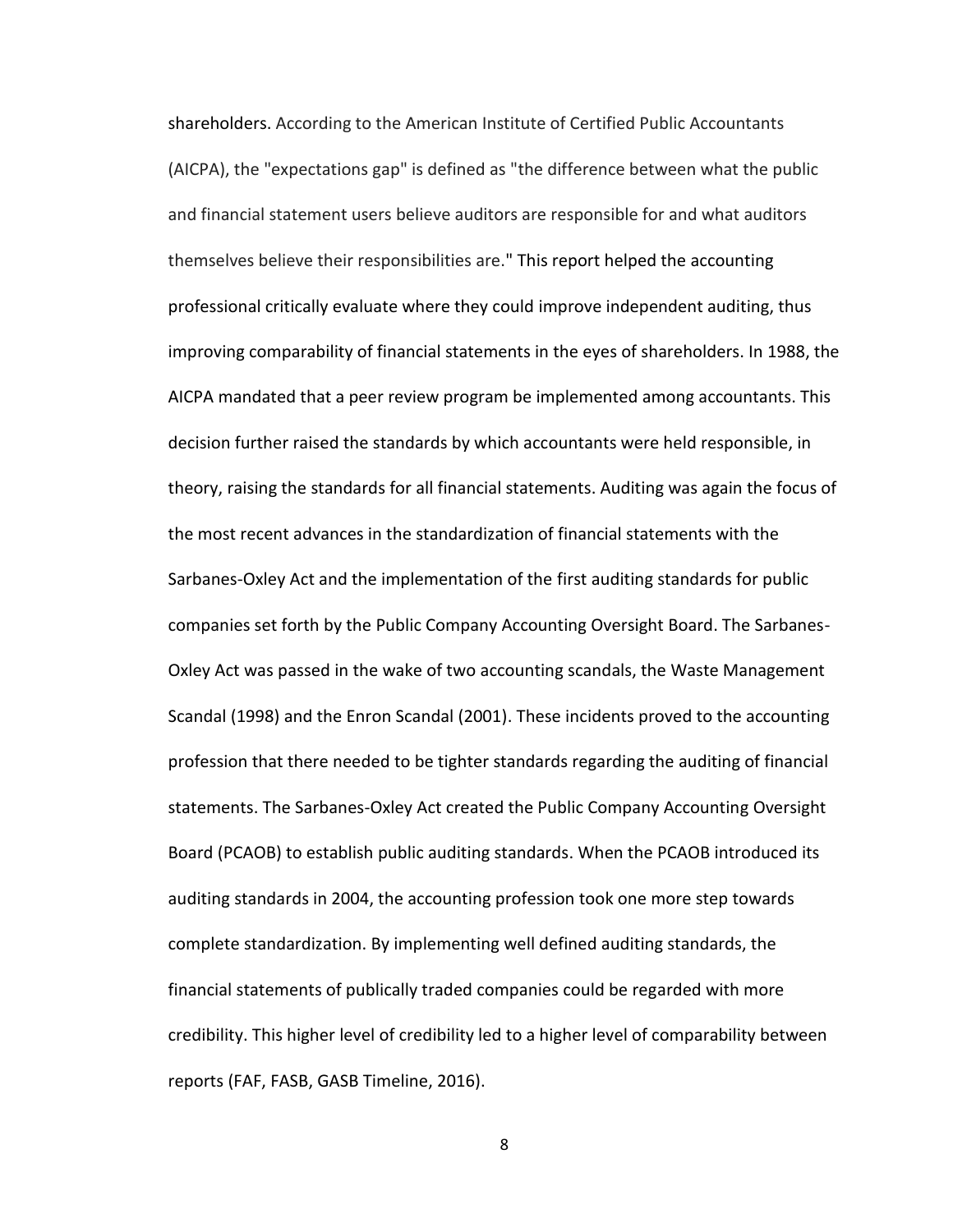Financial reporting has a great deal in common with CSR reporting. Both styles of reporting were developed out of a need for a greater level of comparability of published statements. The development of generally accepted accounting principles for state and local governments grew from a need for entities to be more transparent with their accounting policies and practices. The same need for transparency in CSR reporting has led to colleges and universities reporting on issues of CSR. Through a study of the development of financial reporting standards, the need for financial reporting standards for state and local governmental entities can be seen. In the same way, studying the development of general CSR reporting standards can help to better understand reporting standards for colleges and universities on issues of CSR.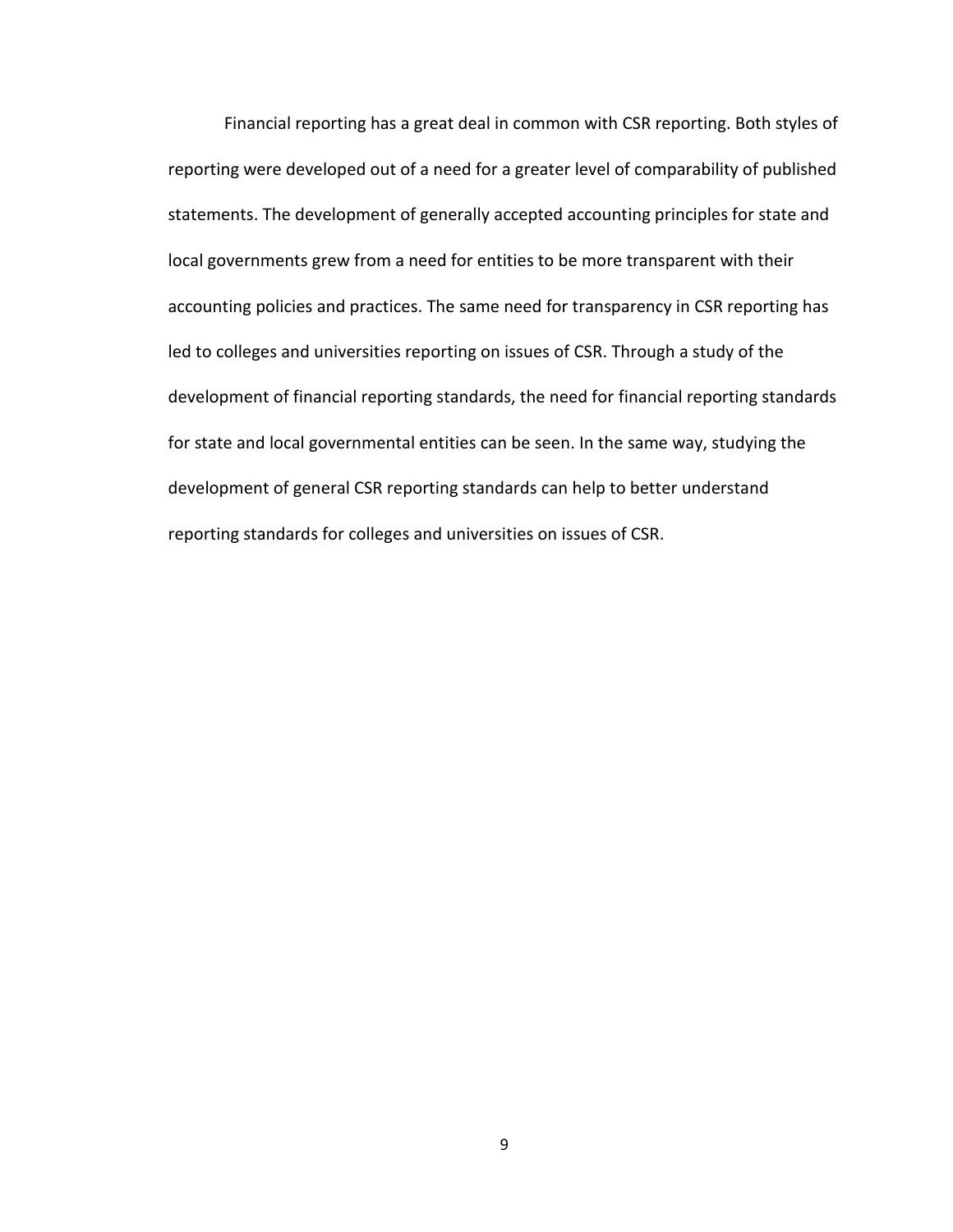#### CSR Reporting

Reporting for issues of CSR has developed much more recently than reporting for financial performance. There has always been pressure from shareholders to publish this data, but in recent years, this pressure has grown stronger. As illustrated by the development of financial reporting standards, when the accounting profession recognizes that shareholders are not receiving adequate information, changes are implemented. In recent years, there has been a strong push from segments of the general public to "Go Green". The "Green Movement" focuses on creating a world that sustain the resources for future generations. This movement includes the preservation of key resources as well as the improvement of the overall quality of life. When the accounting profession recognized the importance the CSR movement, the Global Reporting Initiative was founded in 1997. After its establishment, GRI attempted to create reporting guidelines that would include social, economic, and governance issues. Over the course of its life, the GRI has published numerous revisions to its original reporting guidelines. Each revision has been carefully constructed to build upon a previous framework and help address holes in the reporting guidelines. The most recent version of the GRI reporting guidelines has been designated as "G4". These reporting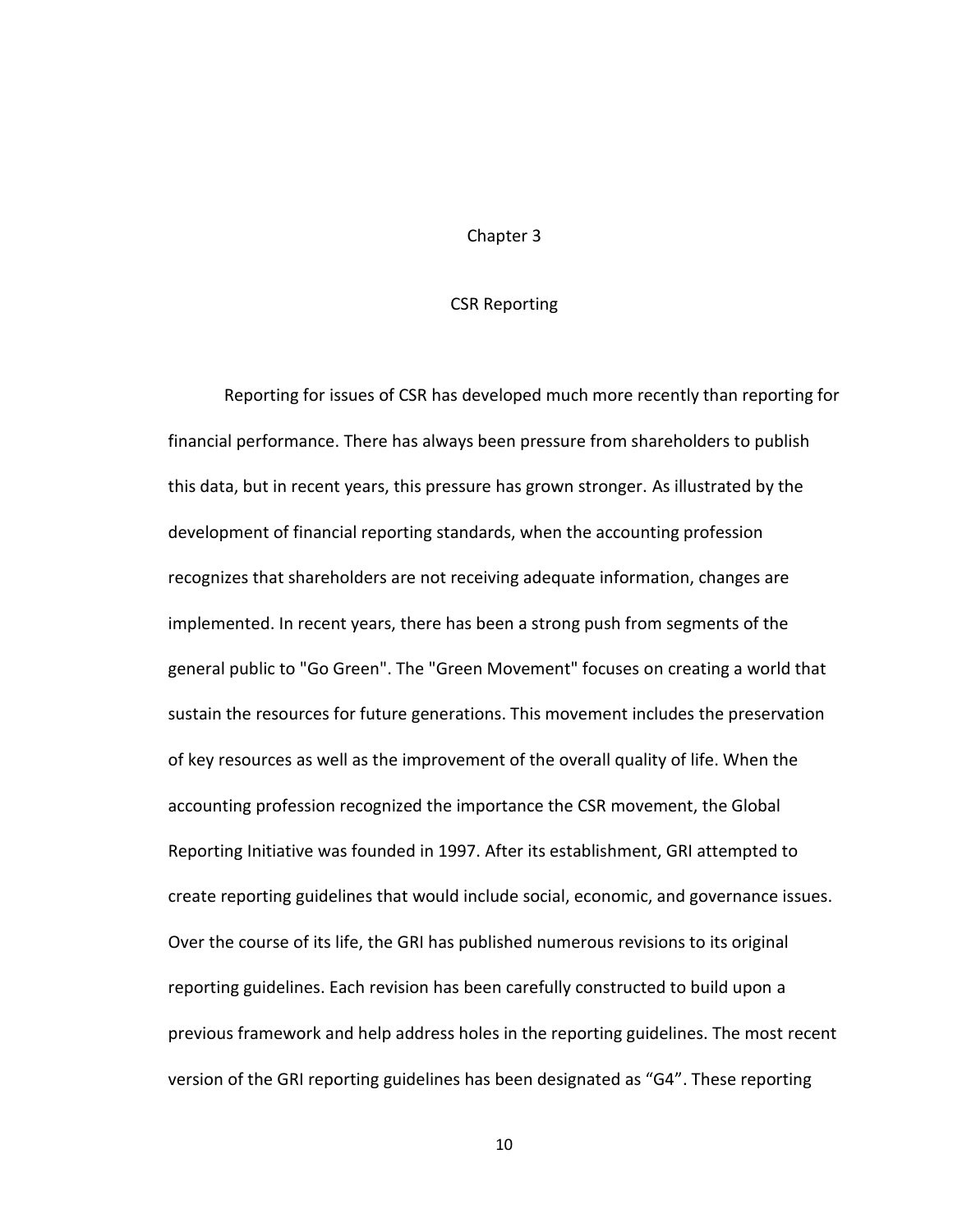guidelines were structured around the feedback from numerous international conferences with politicians, industry leaders, and accountants. France currently mandates that public corporations report on issues of CSR using the G4 guidelines as their reporting framework, and several other governments are in the process of adopting these standards for corporations within their borders. At this time, the United States has not made any move to adopt any version of GRI's reporting framework, or any framework for that matter (GRI, 2015). The article, The Institutional Role in the Promotion of Corporate Social Responsibility Reporting highlighted the fact that CSR reporting standards are still being developed. "The level and content of Corporate Social Responsibility (CSR) reporting has evolved significantly in the past forty years. However, this evolution is still in its early stages. . . The standards themselves are still evolving. New reporting standards continue to be created and new versions of existing standards continue to be developed. Opportunities remain for the harmonization and convergence of these standards." By seizing the opportunity at hand, developing CSR reporting principles can help institutions publish comprehensive and comparable reports. These higher quality reports would be much more valuable to the numerous shareholders of these institutions.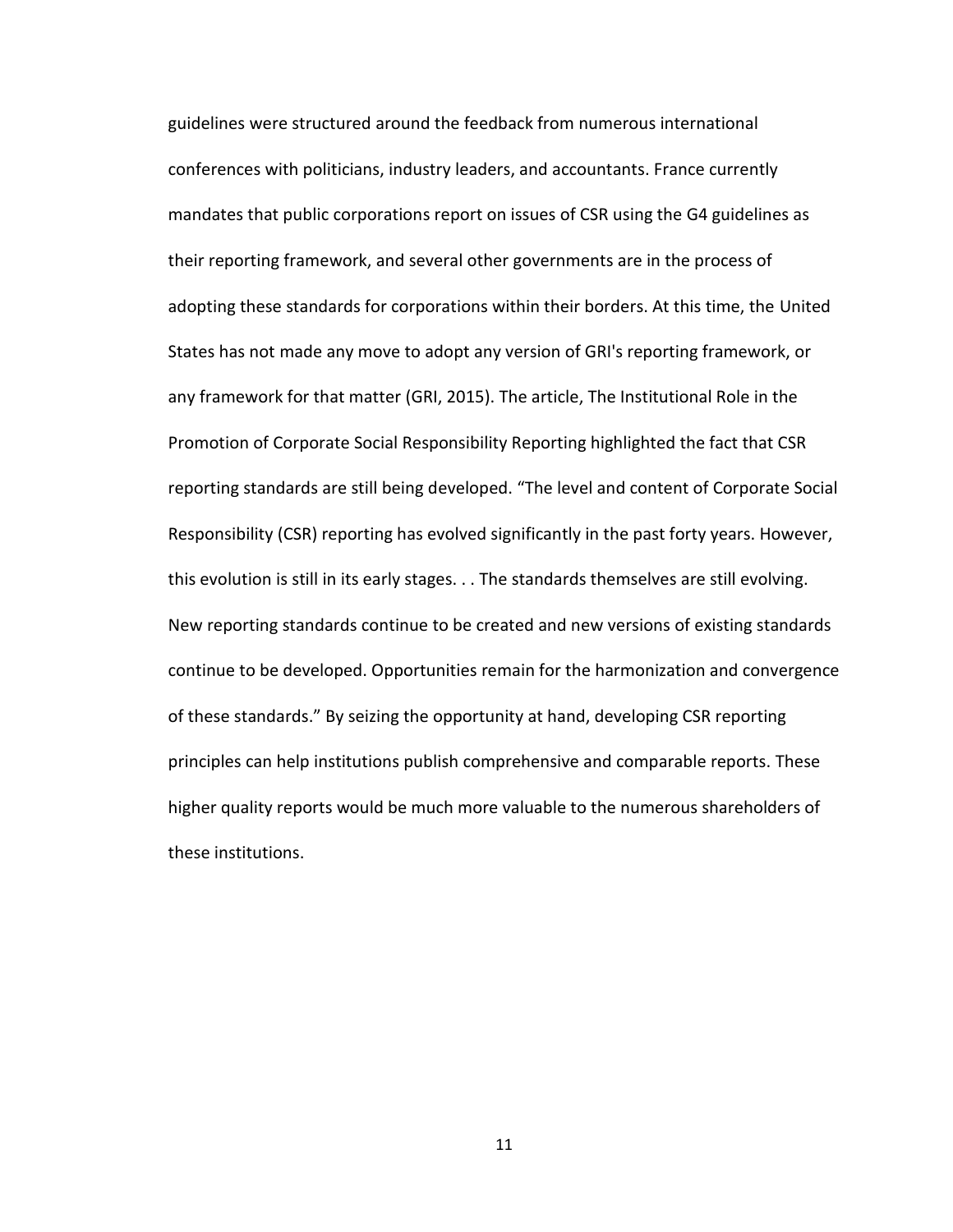#### PRINCIPLES OF G4

When the GRI developed the G4 guidelines, they established principles for defining both report content as well as report quality. Establishing a baseline for content and criteria is crucial to the comparability of the CSR reports. In order to meet the G4 principles for report content, a report should include sections for stakeholder inclusiveness, CSR context, materiality, and completeness. Within the stakeholder inclusiveness section of the report, the organization will identify its stakeholders and explain what has been done to meet their expectations regarding issues of CSR. This section should be followed by a presentation of the organization's performance in the wider context of CSR. A report should include their definition for "materiality". This definition is incredibly important, as issues that aren't "material in nature" aren't required to be reported in the same format as issues "material in nature". The final principle for defining report content is completeness. In order to be considered "complete", an entity's CSR report must include all information necessary for a stakeholder to assess the organization's performance (GRI, 2015).

In addition to outlining principles to help determine report content, the GRI also established standards for defining report quality. In order to comply with principles set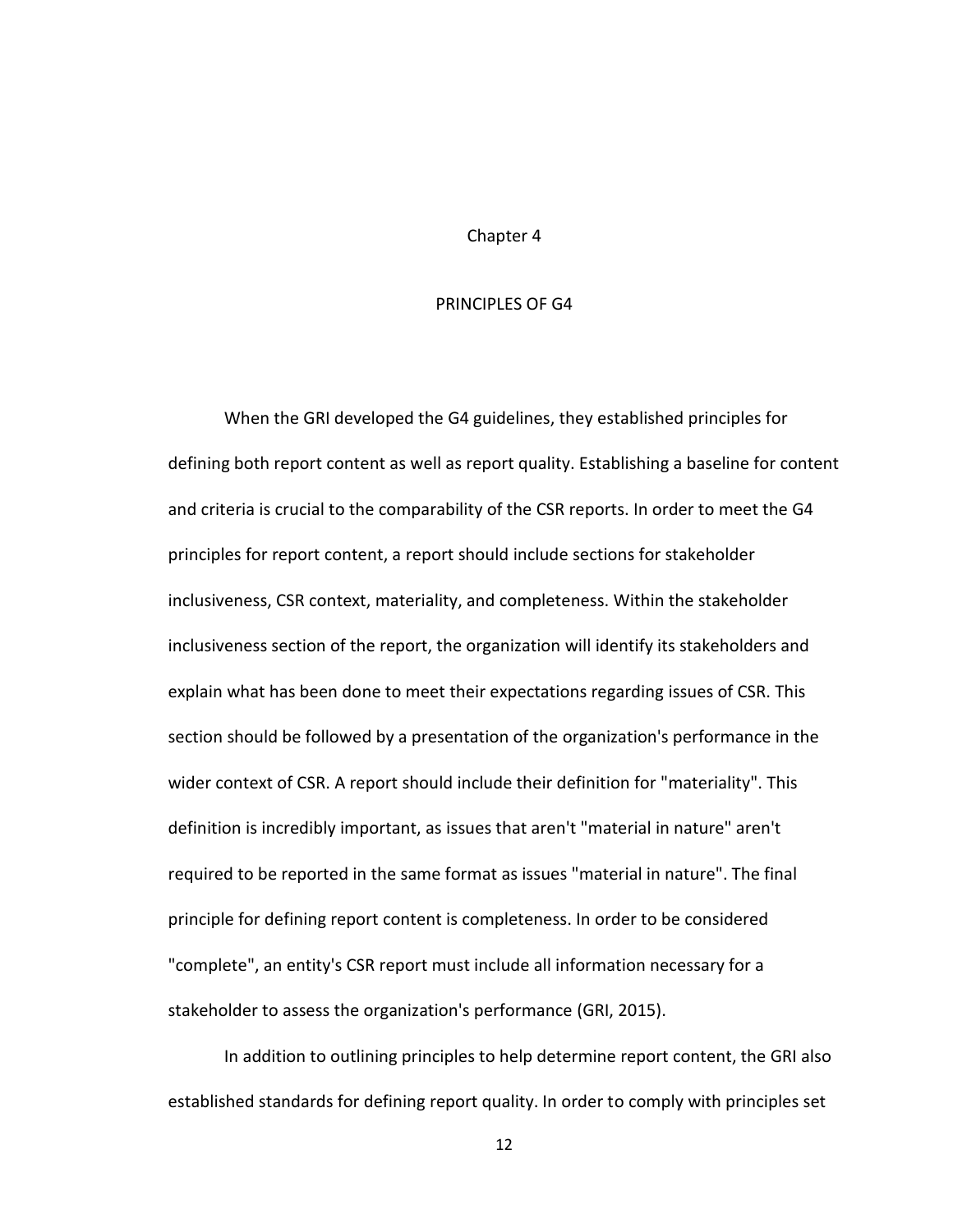for in the G4 guidelines, a report must be balance, accurate, reliable, timely, clear, and comparable. To be considered balanced, a report should reflect both positive and negative aspects of the organization's performance. Without accuracy and reliability, a report has no credibility and cannot be used to critically evaluate the performance of an entity. A report must also be presented in a clear and timely manner so that all stakeholders may evaluate the information while that information is still relevant to decision making. The principle of comparability encompasses all the other principles for defining both report content and quality. If a report is lacking any principle, it losses comparability. Two reports that are presented in different ways with emphases on different issues are not conducive to comparison (GRI, 2015).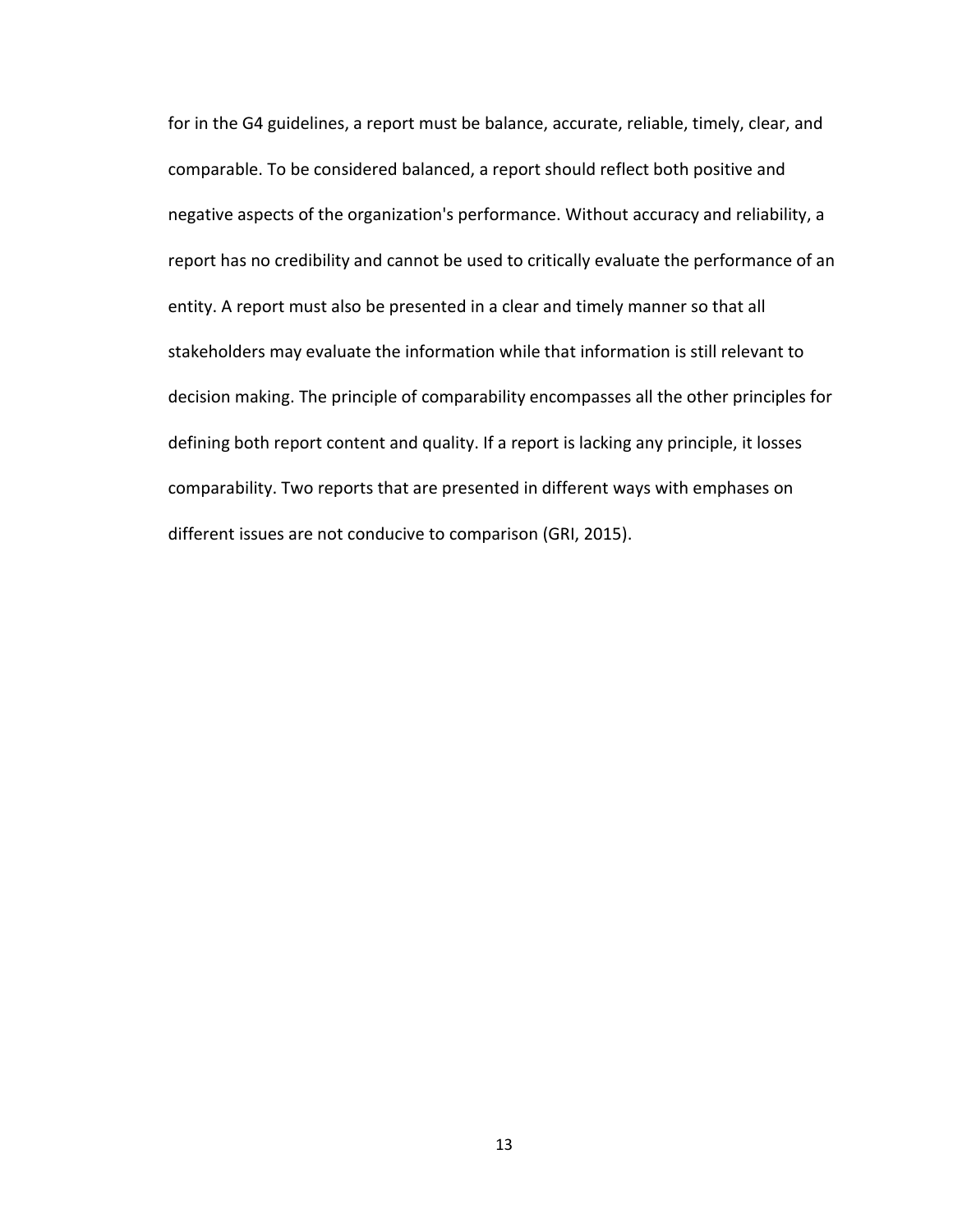#### THE COMPLETENESS PRINCIPLE

In order to evaluate how well colleges and universities were voluntarily reporting on issues of CSR, I conducted a survey based on the completeness principle of the G4 reporting guidelines. I chose the G4 standards because they are the most recent standards published by the most widely recognized CSR reporting organization, the Global Reporting Initiative. For my research, I chose to test college and university CSR reports on the basis of the completeness principle. The completeness principle was chosen for two reasons. This principle is one of the easiest to test since it requires no evaluation of the report quality. This is important because determining report quality can only be accomplished by an intensive examination of the publishing organization. Auditing each individual entity and their report would not have been a practical application of resources for the purpose of this paper. The other reason that completeness was selected was because an incomplete report obviously lacks comparability. Without every section of a report being present, it is impossible to compare reports. Lacking performance figures directly correlates with a lack of comparability as well as a lack of value for that particular report to stakeholders (GRI, 2015).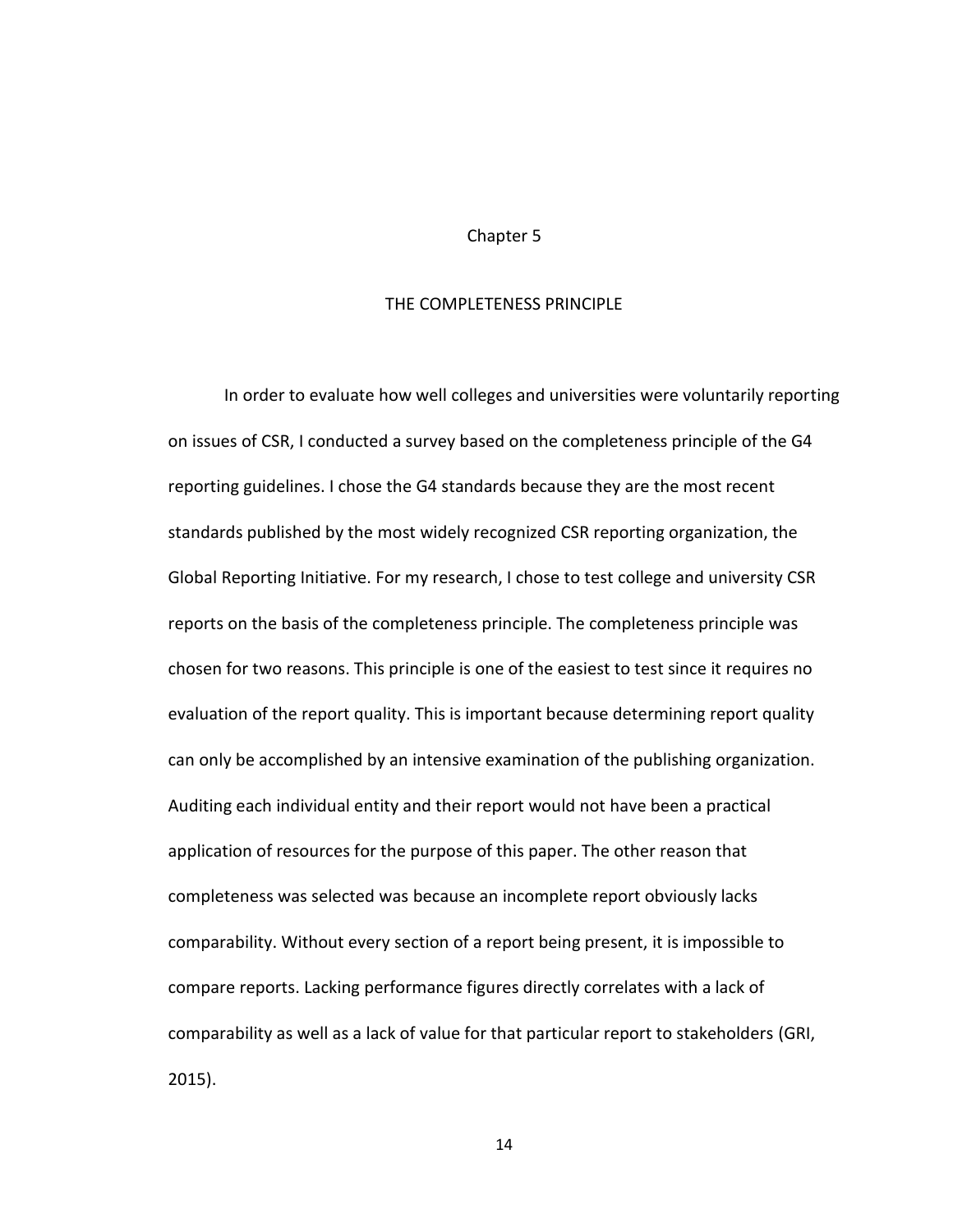#### Testing for Completeness

While this research was drawn from a sample and its results can not represent the entire population, the findings were eye opening. The test sample of fifty institutions, seen in Figure 2.1, was drawn from the Association for the Advancement of Sustainability in Higher Education's (AASHE) "STARS" database. This database houses a large collection of university's CSR reports. Institutions submit their reports to AASHE and AASHE assigns their report a score based on its overall quality (AASHE, 2016). Within the sample, my research concluded that the CSR reports published by colleges and universities are not comparable due to a lack of completeness. Even with parameters identifying the necessary components of a report, Figure 2.2 illustrates that only two entities produced complete reports. From this research, two major conclusions can be drawn. The first of these conclusions is that there needs to be an agency with the authority to establish general accepted accounting principles for issues of CSR specifically for institutions of higher education. This agency would need to be given the authority to mandate that all colleges and universities publish reports based that comply with a standardized set of reporting metrics. I would suggest adopting the principles set forth in GRI's G4 guidelines. The GRI is the most recognized CSR standard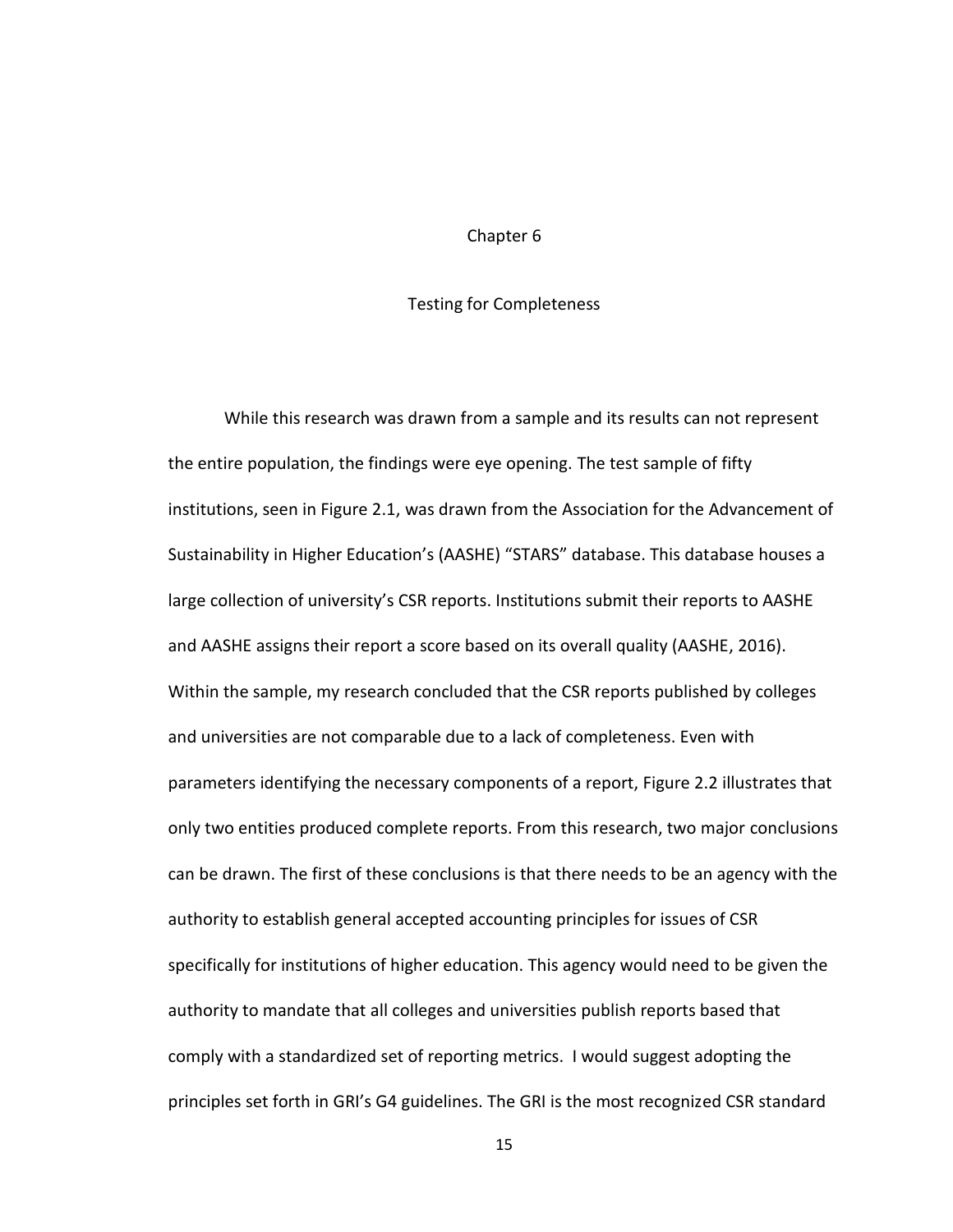setting organization and their guidelines are used by other countries to report on issues of CSR within the corporate sector. These guidelines have been thoroughly vetted and would transition well to CSR reporting for universities. The second conclusion that can be drawn from this research is that without an agency that has the power to enforce established reporting regulations, comparability among university's CSR reports will remain nothing more than a goal. Even if standards are implemented, without an entity to impose penalties for noncompliance, most universities will not publish adequate reports. It is a poor marketing strategy to publish figures illustrating that your entity underperformed in key areas. Since the majority of CSR reports currently stem from marketing departments, it is only natural that these organizations do not voluntarily report particular pieces of information. However, if a regulatory agency was given authority to impose penalties, universities would be forced to publish reports that complied with generally accepted accounting principles set forth by an established agency. By mandating that these reports be published, universities would also feel pressure to perform well in order to publish favorable figures in the same way that the thought of a negative financial statement is an incentive for a corporate CEO to implement new policies. Once these new reporting guidelines are established, the regulatory agency would need to implement a policy in which these reports are audited by an independent party to give them a higher level of credibility in the eyes of stakeholders.

Corporate Social Responsibility is an issue that needs immediate attention from the accounting profession. Stakeholders in colleges and universities are not being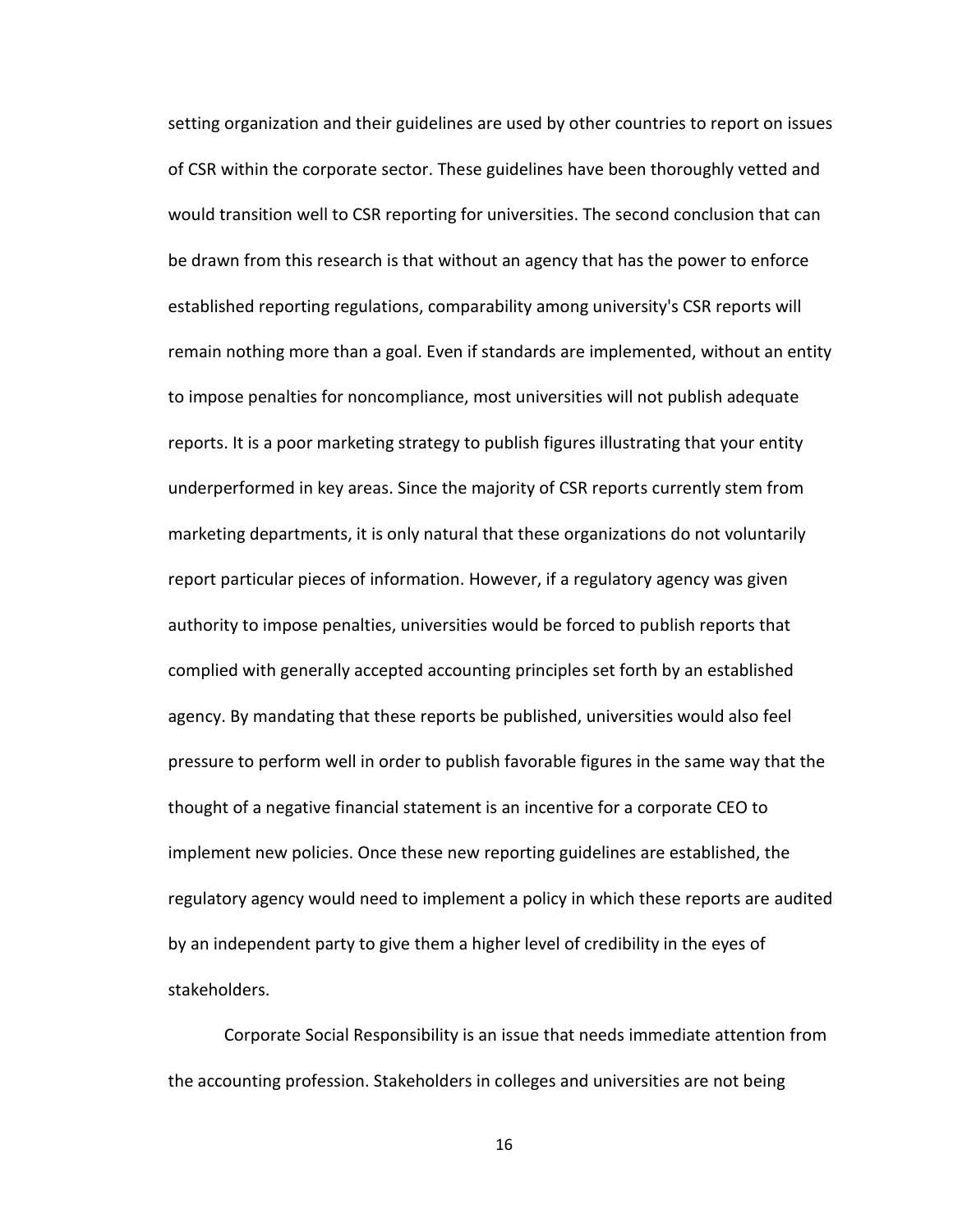supplied with adequate information to make intelligent decisions regarding these entities. Changes should be made and new generally accepted accounting standards for the reporting of issues of CSR as they relate to universities need to be adopted for the sake of stakeholders. The establishment of these regulations has been can be modeled after the development of financial reporting standards. Agencies could be organized to establish reporting principles and authorized to regulate the reporting process. After these organizations become effective, a system for auditing these reports in order to be established. Only after all these developments have been met will stakeholders have access to credible information that will provide them with the necessary information that they need to make intelligent decisions about these entities given their CSR performance.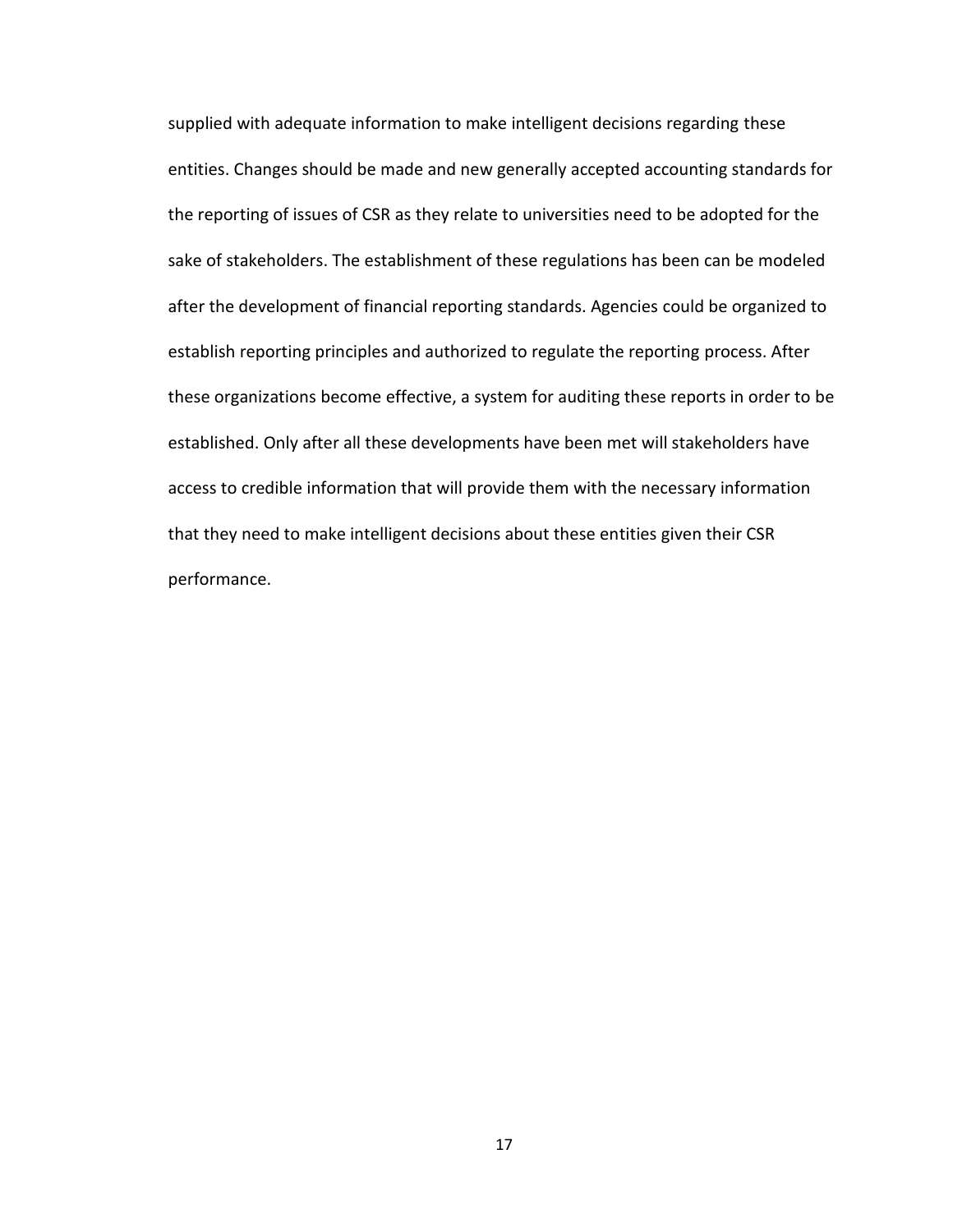#### Comparing Public and Private Institutions

Complete comparability of CSR reports cannot be achieved without accountability. Until an authoritative body is given the power to regulate university CSR reporting, there will remain a lack of accountability. As the sample size was tested for completeness, the lack of accountability regarding CSR reporting had resulted in a very low level of variability within the data set. It became obvious that there needed to be more variability in the sample to perform a significant statistical analysis. Within the sample data, there was a mixture of private and public institutions. This fact laid the groundwork for an interesting analysis. After determining if an entity was a public or a private institution, this data was then compared to the corresponding entity's overall report score. Figure 2.3 shows the results of this analysis. On average, private institutions maintained a score that was approximately 9.5 points higher than their public counterparts. While further research will need to be performed in order to explain this phenomenon, this paper suggests a preliminary hypothesis. If future research concluded that private institutions were surrounded by higher levels of expectations, this could explain their higher report scores. If this higher level of shareholder expectations is proven to exists, it would force private institutions to meet these expectations. If an institution failed to meet those expectations, they would lose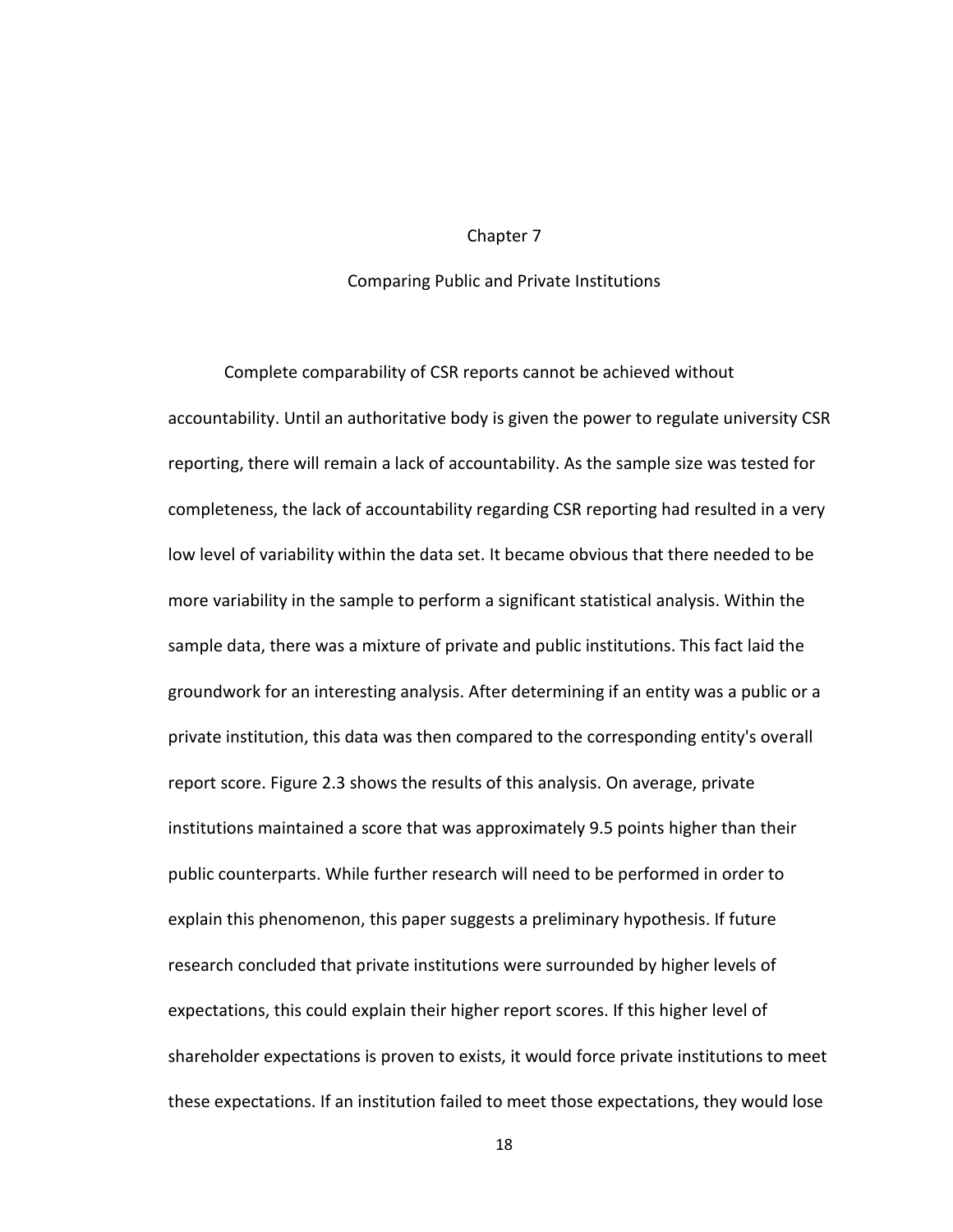favor with their shareholders. By continually disappointing shareholders, an entity runs the risk of failing. This increased pressure to meet higher expectations could possibly be a driving factor behind private institutions receiving higher CSR report scores.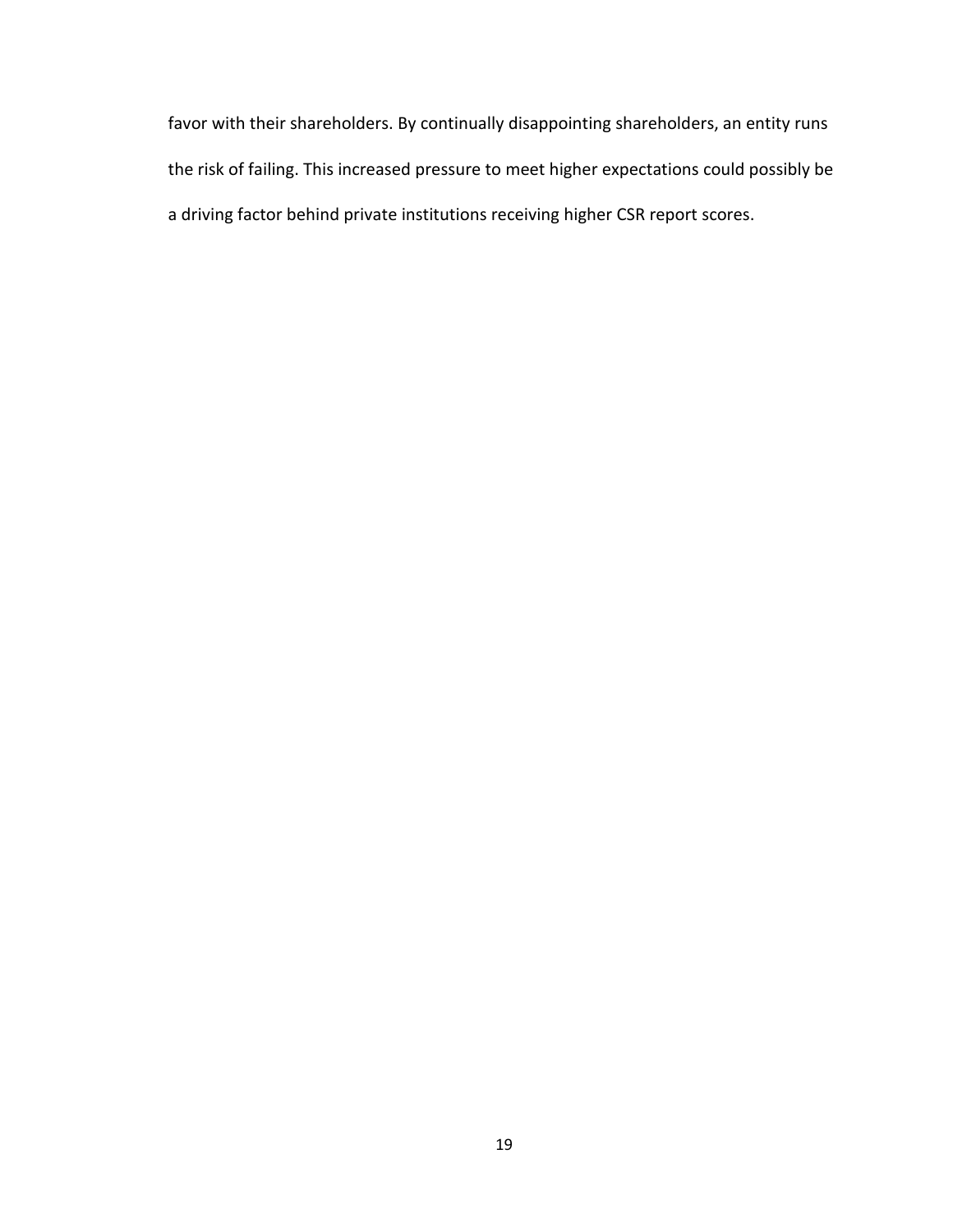#### Additional Analysis

In addition to comparing public and private institutions, this paper also chose to analyze the sample set of entities based on their size. This factor was selected for testing because it was determined that size could potentially play a significant factor in the overall score of a CSR report. This factor also offered a high level of variability that suited it for statistical analysis. Universities with larger enrollment typically have a greater amount of resources dedicated to serving their shareholders. This paper hypothesized that the greater amount of resources larger universities had at their disposal would result in a higher CSR report score. By isolating the institutions enrollment and comparing it to the corresponding CSR report score, this paper was able to test the correlation between these two factors. The results of this test are shown in Figure 2.4. From this test, this paper concludes that, at least among the sample size, there is no significant correlation between the size of enrollment and an institutions CSR score report.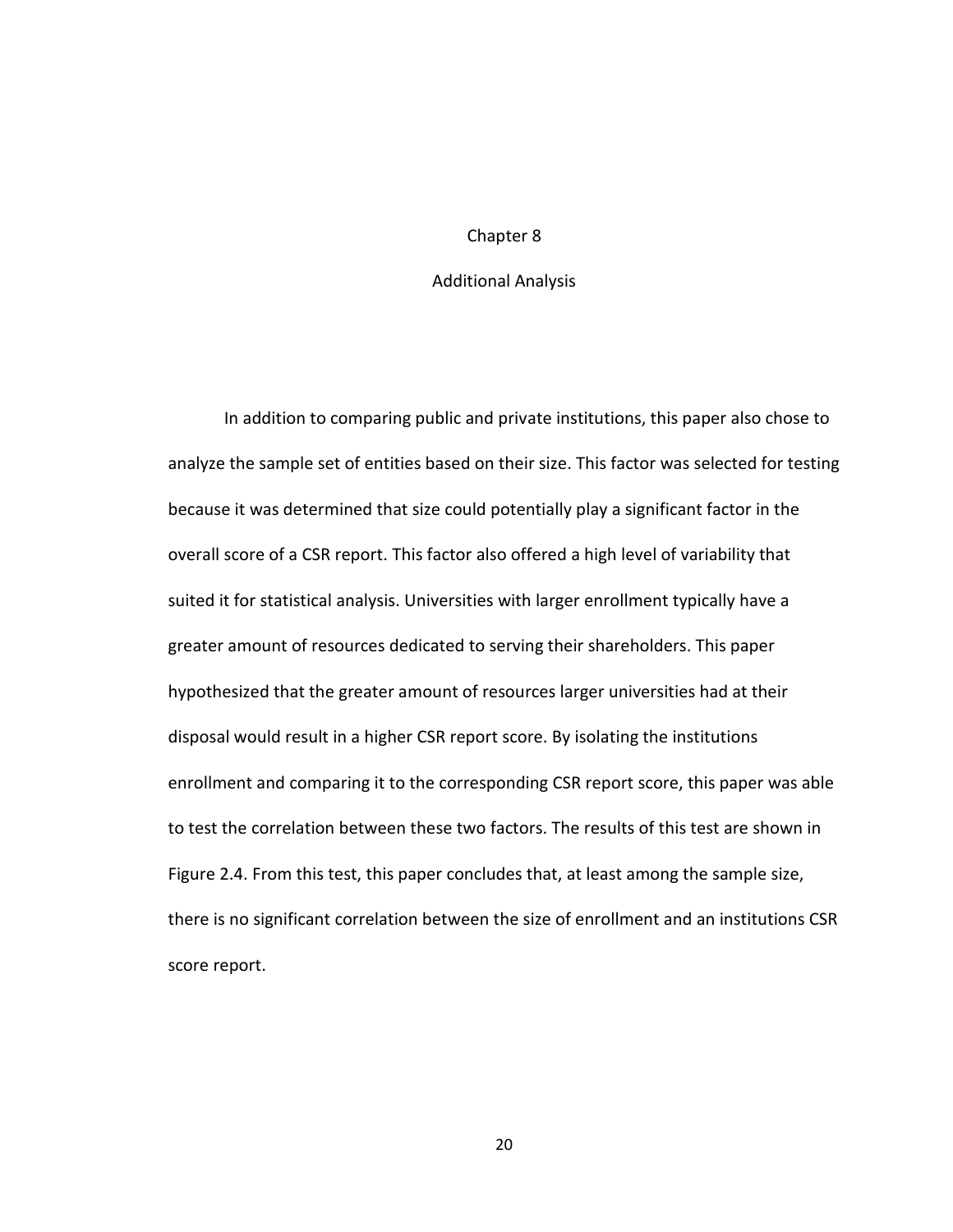

Figure 1.1 Timeline of US Financial Regulations

Figure 1.2 Timeline of CSR Reporting Standards

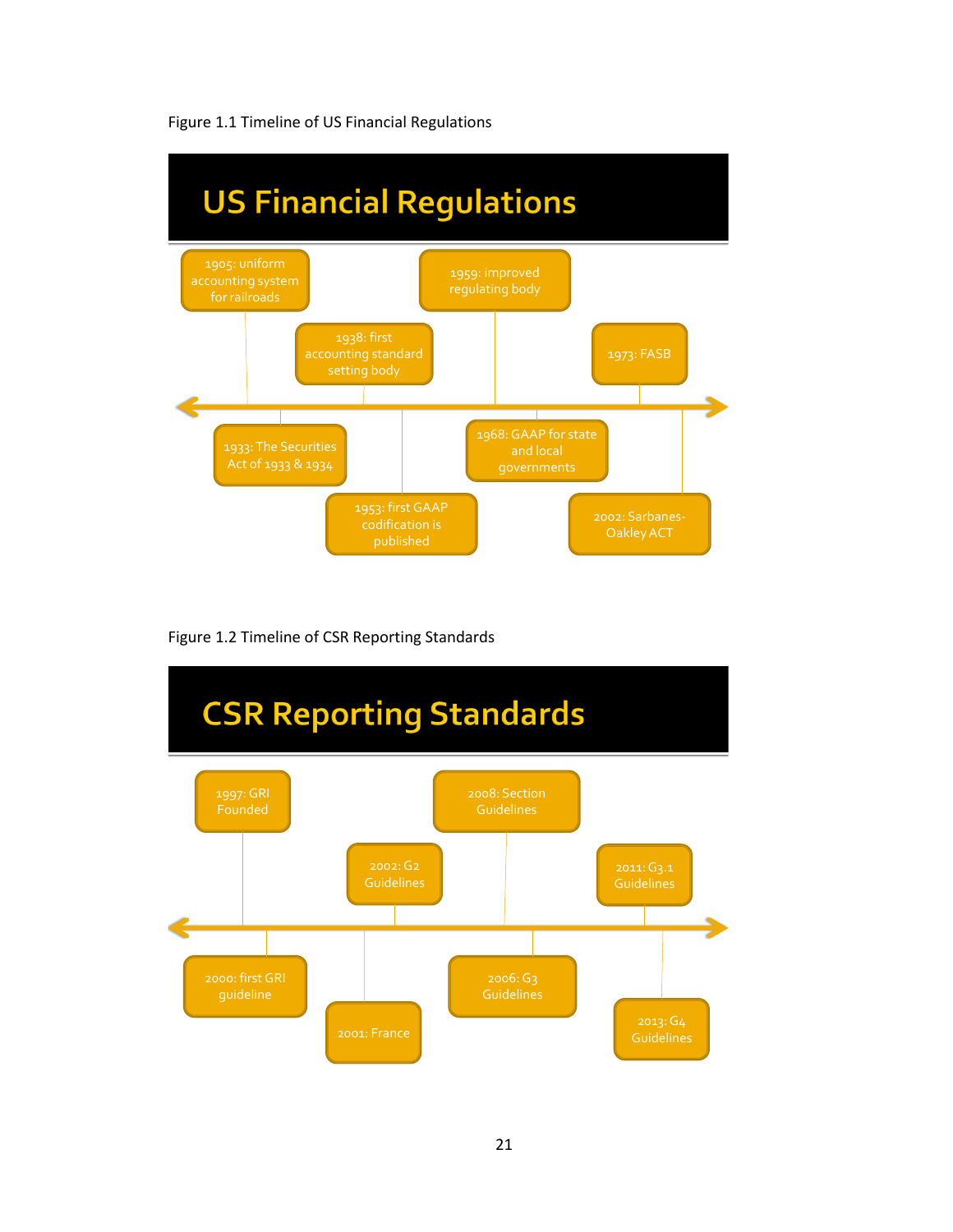

Figure 1.3 Timeline of CSR Reporting Standards for Universities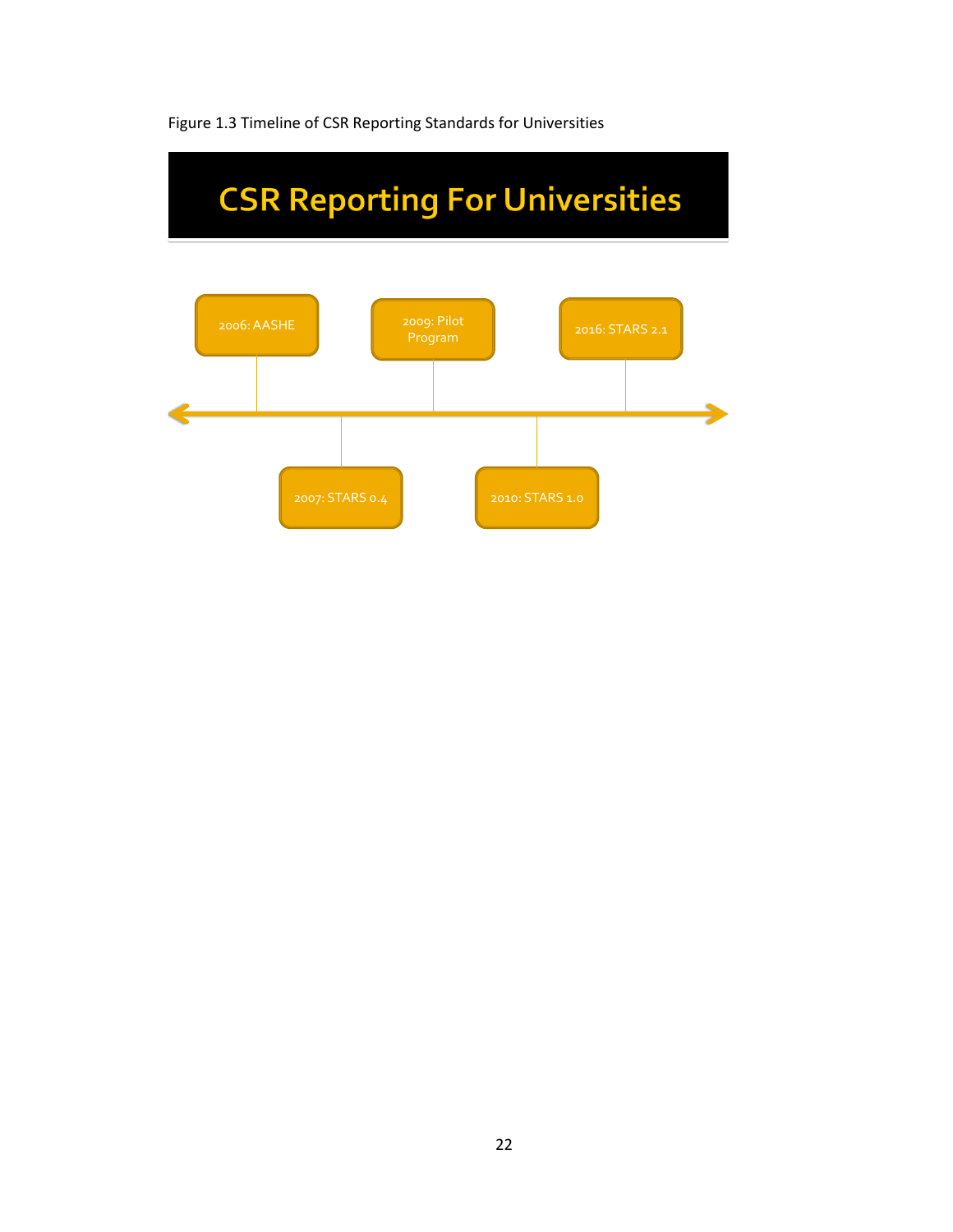| Beloit College<br><b>Baylor University</b><br>Belmont University<br><b>Austin College</b><br>American University<br>University in Sample<br>š<br>1,300<br>18787<br>1353<br>13,061<br>7,244<br>Private<br>Private<br>Private<br>Private | Public/Public<br>Report Data<br>9102/778<br>Date<br>3/30/2016<br>3/26/2016<br>3739/2016 | Silver<br><b>Reporter</b><br>Overall Rating<br><b>Gold</b> | Overall Score<br>NΑ<br>51.77<br>75.96 | Complete/Incomplete<br>Incomplete<br>Incomplete | Institutional | <b>Academics</b> | vgaement | Areas Incomplete<br><b>Operations</b> | <b>Planning &amp; Administration</b> | Innovation  |
|----------------------------------------------------------------------------------------------------------------------------------------------------------------------------------------------------------------------------------------|-----------------------------------------------------------------------------------------|------------------------------------------------------------|---------------------------------------|-------------------------------------------------|---------------|------------------|----------|---------------------------------------|--------------------------------------|-------------|
|                                                                                                                                                                                                                                        |                                                                                         |                                                            |                                       |                                                 |               |                  |          |                                       |                                      |             |
|                                                                                                                                                                                                                                        |                                                                                         |                                                            |                                       |                                                 |               |                  |          |                                       |                                      |             |
|                                                                                                                                                                                                                                        |                                                                                         |                                                            |                                       |                                                 |               |                  |          |                                       |                                      |             |
|                                                                                                                                                                                                                                        |                                                                                         |                                                            |                                       |                                                 |               |                  |          |                                       |                                      | ≍           |
|                                                                                                                                                                                                                                        |                                                                                         |                                                            |                                       | Incomplete                                      |               |                  |          |                                       |                                      | ≍           |
|                                                                                                                                                                                                                                        |                                                                                         | Gold                                                       | 69.35                                 | Incomplete                                      |               |                  |          |                                       |                                      | ᆓ           |
| Private                                                                                                                                                                                                                                | 3/16/2016                                                                               | Silver                                                     | 89.03                                 | Incomplete                                      |               |                  |          |                                       | ×                                    | ≍           |
| Berea College<br>1,661<br>Private                                                                                                                                                                                                      | 3/15/2016                                                                               | Silver                                                     | <b>50.82</b>                          | Incomplete                                      |               |                  |          |                                       |                                      | ᆓ           |
| <b>Boston University</b><br>32,551<br>Private                                                                                                                                                                                          | 307/161                                                                                 | Silver                                                     | 54.83                                 | Incomplete                                      |               |                  |          |                                       |                                      |             |
| <b>Bowdoin College</b><br>1,805<br>Private                                                                                                                                                                                             | 3/25/2016                                                                               | Silver                                                     | 98.85                                 | Incomplete                                      |               |                  |          |                                       |                                      |             |
| California State University, Northridge<br>41,548<br><b>Public</b>                                                                                                                                                                     | 3/29/2016                                                                               | <b>Pold</b>                                                | 29.69                                 | Incomplete                                      |               |                  |          |                                       |                                      |             |
| Calvin College<br>4,008<br>Private                                                                                                                                                                                                     | 3/22/2016                                                                               | Silver                                                     | 51.82                                 | Incomplete                                      |               |                  |          |                                       | $\mathbf{\times}$                    | ᆓ           |
| Clarkson University<br>3247<br>Private                                                                                                                                                                                                 | 3/12/2016                                                                               | <b>Gold</b>                                                | 86.99                                 | Complete                                        |               |                  |          |                                       |                                      |             |
| Cornell University<br>21,850<br>Private                                                                                                                                                                                                | 3/22/2016                                                                               | Gold                                                       | 70.27                                 | Incomplete                                      |               |                  |          |                                       |                                      |             |
| Denison University<br>2,250<br>Private                                                                                                                                                                                                 | 3/23/2016                                                                               | <b>Gold</b>                                                | $\overline{\epsilon}$                 | Incomplete                                      |               |                  |          |                                       |                                      | ᆓ           |
| Earlham College<br>සි<br>Private                                                                                                                                                                                                       | 3/26/2016                                                                               | Silver                                                     | 54.35                                 | Incomplete                                      |               |                  |          |                                       |                                      | ᆓ           |
| Georgia College & State University<br>939<br>Public                                                                                                                                                                                    | 9102/7/7                                                                                | Bronze                                                     | 33.18                                 | Incomplete                                      |               |                  |          |                                       |                                      |             |
| llinois State University<br>20,807<br>Public                                                                                                                                                                                           | 3/29/2016                                                                               | Silver                                                     | 50.73                                 | Incomplete                                      |               |                  |          |                                       |                                      |             |
| Lafay <u>ette College</u><br>2,533<br>Private                                                                                                                                                                                          | 3/10/2016                                                                               | Silver                                                     | 47.62                                 | Incomplete                                      |               |                  |          |                                       |                                      | ᆓ           |
| Maryville College<br>1,213<br>Private                                                                                                                                                                                                  | 3112/2016                                                                               | Silver                                                     | 49.84                                 | Incomplete                                      |               |                  |          |                                       |                                      | $\geq$      |
| Metropolitan Community College<br>18,523<br>Public                                                                                                                                                                                     | 3/31/2016                                                                               | <b>Bronze</b>                                              | 30.28                                 | Incomplete                                      |               |                  |          |                                       | $\geq$                               | ᆓ           |
| Miami University<br>18,456<br>Public                                                                                                                                                                                                   | 3/2/2016                                                                                | Silver                                                     | នេះ                                   | Incomplete                                      |               |                  |          |                                       |                                      |             |
| Michigan State University<br>50,085 Public                                                                                                                                                                                             | 3/11/2016                                                                               | Silver                                                     | 8835                                  | Incomplete                                      |               |                  |          |                                       | $\mathbf{\times}$                    | $_{\times}$ |
| Onondaga Community College<br>11,783<br>blakic                                                                                                                                                                                         | 4/4/2016                                                                                | Silver                                                     | 49.26                                 | Incomplete                                      |               |                  |          |                                       | $\mathbb{R}$                         |             |
| Oregon University<br>24,125<br><b>Public</b>                                                                                                                                                                                           | 3/4/2016                                                                                | <b>Gold</b>                                                | 73.4                                  | Incomplete                                      |               |                  |          |                                       |                                      | $\geq$      |
| Pittsburg State University<br>7,479<br>Public                                                                                                                                                                                          | 3/4/2016                                                                                | Silver                                                     | 45.8                                  | Incomplete                                      |               |                  |          |                                       | $\mathord{\sim}$                     | ᆓ           |
| Seattle University<br>7,755<br>Private                                                                                                                                                                                                 | 3/22/2016                                                                               | pop                                                        | 8769                                  | Incomplete                                      | ×             |                  |          | X                                     | $\mathbf{\times}$                    |             |

# Figure 2.1 Sample Data of University CSR Reports Figure 2.1 Sample Data of University CSR Reports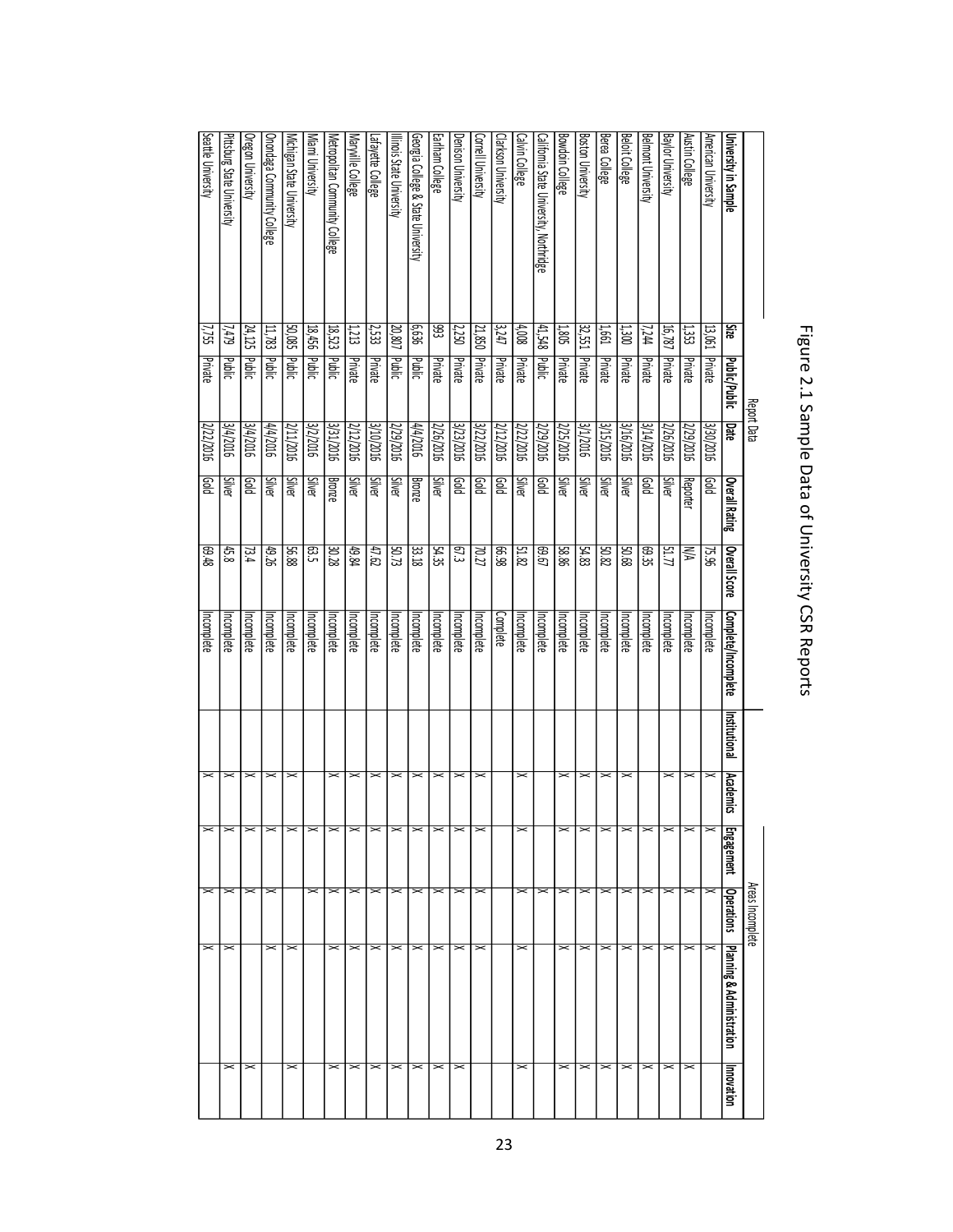|                                                    |                         |                |            |               |              | Figure 2.1 Sample Data of University CSR Reports |                       |                                       |                            |                                                                                                                                                      |
|----------------------------------------------------|-------------------------|----------------|------------|---------------|--------------|--------------------------------------------------|-----------------------|---------------------------------------|----------------------------|------------------------------------------------------------------------------------------------------------------------------------------------------|
| Slippery Rock University                           | 7,587                   | Public         | 9102/62/2  | Silver        | 24.12        | Incomplete                                       |                       |                                       |                            |                                                                                                                                                      |
| South Dakota State University                      | 12,725 Public           |                | 3/31/2016  | Bronze        | 27.64        | Incomplete                                       |                       |                                       | $\mathbf{\times}$          | $\mathbb{\vphantom{1}}^{\mathbb{\vphantom{1}}}_{\mathbb{\vphantom{1}}}}$                                                                             |
| Southern Illinois University Edwardsville          | 14,235                  | Public         | 9102/2016  | Silver        | 49.22        | Incomplete                                       |                       | $\mathord{\thicksim}$                 |                            | $\mathord{\thicksim}$<br>$\mathord{\thicksim}$                                                                                                       |
| St. John's University                              | 20,448 Private          |                | 3/14/2016  | <b>gord</b>   | E8.15        | Incomplete                                       |                       |                                       | $\overline{x}$             | $\mathbb{\vphantom{1}}^{\mathbb{\vphantom{1}}}_{\mathbb{\vphantom{1}}}}$<br>$\mathbb{\vphantom{1}}^{\mathbb{\vphantom{1}}}_{\mathbb{\vphantom{1}}}}$ |
| State University of New York at Geneseo            | <b>5,698</b>            | <b>Public</b>  | 3/31/2016  | Reporter      | ₹            | Incomplete                                       |                       |                                       | $\geq$                     | $\mathord{\thicksim}$                                                                                                                                |
| State University of New York Polytechnic Institute | 2,034                   | Public         | 9102/9/7   | Reporter      | ₹            | Incomplete                                       |                       | $\mathord{\thicksim}$                 |                            | $\mathord{\thicksim}$<br>$\mathbb{1}$                                                                                                                |
| Stonehill College                                  | 2,401                   | Private        | 4/22/2016  | Silver        | 50.13        | Incomplete                                       |                       |                                       | $\times$                   | $\mathbb{\vphantom{1}}^{\mathbb{\vphantom{1}}}_{\mathbb{\vphantom{1}}}}$<br>$\mathbb{\times}$                                                        |
| Stony Brook University                             | 25,272 Public           |                | 3/24/2016  | piod          | IS IZ        | <b>Complete</b>                                  |                       |                                       |                            |                                                                                                                                                      |
| University of California, Merced                   | $000^{9}$               | <b>Public</b>  | 3/25/2016  | piob          | 10.03        | Incomplete                                       |                       |                                       |                            |                                                                                                                                                      |
| University of California, Santa Cruz               | 17,866 Public           |                | 3/23/2016  | pop           | 97           | Incomplete                                       |                       | $\mathord{\thicksim}$                 | $\overline{\mathbf{K}}$    |                                                                                                                                                      |
| University of Denver                               | 11,797 Private          |                | 2/26/2016  | Silver        | <b>53.36</b> | Incomplete                                       |                       | $\mathord{\thicksim}$                 |                            | $\mathord{\vphantom{1}}^{\mathbf{<}}$<br>$\mathord{\vphantom{1}}^{\mathbf{<}}$                                                                       |
| University of Louisville                           | 22,599 Public           |                | 3/13/2016  | <b>gord</b>   | 62.19        | Incomplete                                       |                       | $\mathord{\vphantom{1}}^{\mathbf{<}}$ | $\times$ $\times$          |                                                                                                                                                      |
| University of Nebraska - Lincoln                   | 25,006 Public           |                | 3/26/2016  | Silver        | 49.65        | Incomplete                                       |                       |                                       | X                          | $\mathord{\vphantom{1}}^{\mathbf{<}}$<br>$\mathbb{\times}$                                                                                           |
| University of North Carolina, Pembroke             | 6,251                   | Public         | 3/12/2016  | Bronze        | 38.93        | Incomplete                                       |                       | $\mathord{\thicksim}$                 |                            | $\!$<br>$\mathord{\vphantom{1}}^{\text{}}$                                                                                                           |
| University of North Carolina, Wilmington           | 14,611 Public           |                | 4/26/2016  | Silver        | 52.86        | Incomplete                                       |                       |                                       | $\times$ $\times$ $\times$ | $\mathord{\vphantom{1}}^{\mathbf{<}}$<br>$\mathord{\vphantom{1}}^{\text{}}$                                                                          |
| University of Richmond                             | 4,181                   | <b>Private</b> | 9102/51/2  | <b>Silver</b> | 92.46        | Incomplete                                       |                       | $\mathord{\approx}$                   |                            | $\mathord{\vphantom{1}}^{\text{}}$                                                                                                                   |
| University of South Carolina                       | 32,972 Public           |                | 3/29/2016  | Silver        | 57.04        | Incomplete                                       |                       |                                       |                            | $\mathbb{\vphantom{1}}^{\mathbb{\vphantom{1}}}_{\mathbb{\vphantom{1}}}}$                                                                             |
| University of Tennessee at Knoxville               | 27,410 Public           |                | 3/2/2016   | Reporter      | ⋚            | Incomplete                                       |                       |                                       | $\mathbb{\times}$          | $\mathord{\vphantom{1}}^{\mathbf{<}}$                                                                                                                |
| University of Texas at Austin                      | 50,950 Public           |                | 3/21/2016  | Silver        | L9S          | Incomplete                                       |                       | $\mathord{\thicksim}$                 | $\mathbf{\times}$          | $\mathord{\vphantom{1}}^{\mathbf -}$                                                                                                                 |
| University of Wisconsin-Platteville                | 009'8                   | <b>Public</b>  | 3/29/2016  | Reporter      | ₹            | Incomplete                                       |                       | $\mathord{\succ}$                     | $\geq$                     | $\mathord{\vphantom{1}}^{\text{}}$<br>$\mathord{\vphantom{1}}^{\text{}}$                                                                             |
| University of Wisconsin-River Falls                | 5,721                   | Public         | 3/26/2016  | Silver        | 62.37        | Incomplete                                       | ><                    |                                       |                            |                                                                                                                                                      |
| Wells College                                      | $\overline{\mathbb{S}}$ | Private        | 3/26/2016  | Silver        | 55.89        | Incomplete                                       |                       |                                       |                            | $\mathord{\vphantom{1}}^{\mathbf -}$                                                                                                                 |
| Western State Colorado University                  | 2,338                   | Public         | 3116/2016  | <b>Bronze</b> | 37.27        | Incomplete                                       |                       |                                       | $\mathbb{\times}$          | $\mathord{\vphantom{1}}^{\mathbf{<}}$<br>$\asymp$                                                                                                    |
| Westminster College                                | 1,516                   | Private        | 9102/92016 | Silver        | 05           | Incomplete                                       |                       |                                       | $\times$ $\times$ $\times$ | $\mathord{\thicksim}$<br>$\mathord{\vphantom{1}}^{\mathbf{<}}$                                                                                       |
| Williams College                                   | 2,099                   | Private        | 3/12/2016  | Silver        | 47.51        | Incomplete                                       | $\mathord{\thicksim}$ | X                                     |                            | $\mathord{\vphantom{1}}^{\mathbf{<}}$                                                                                                                |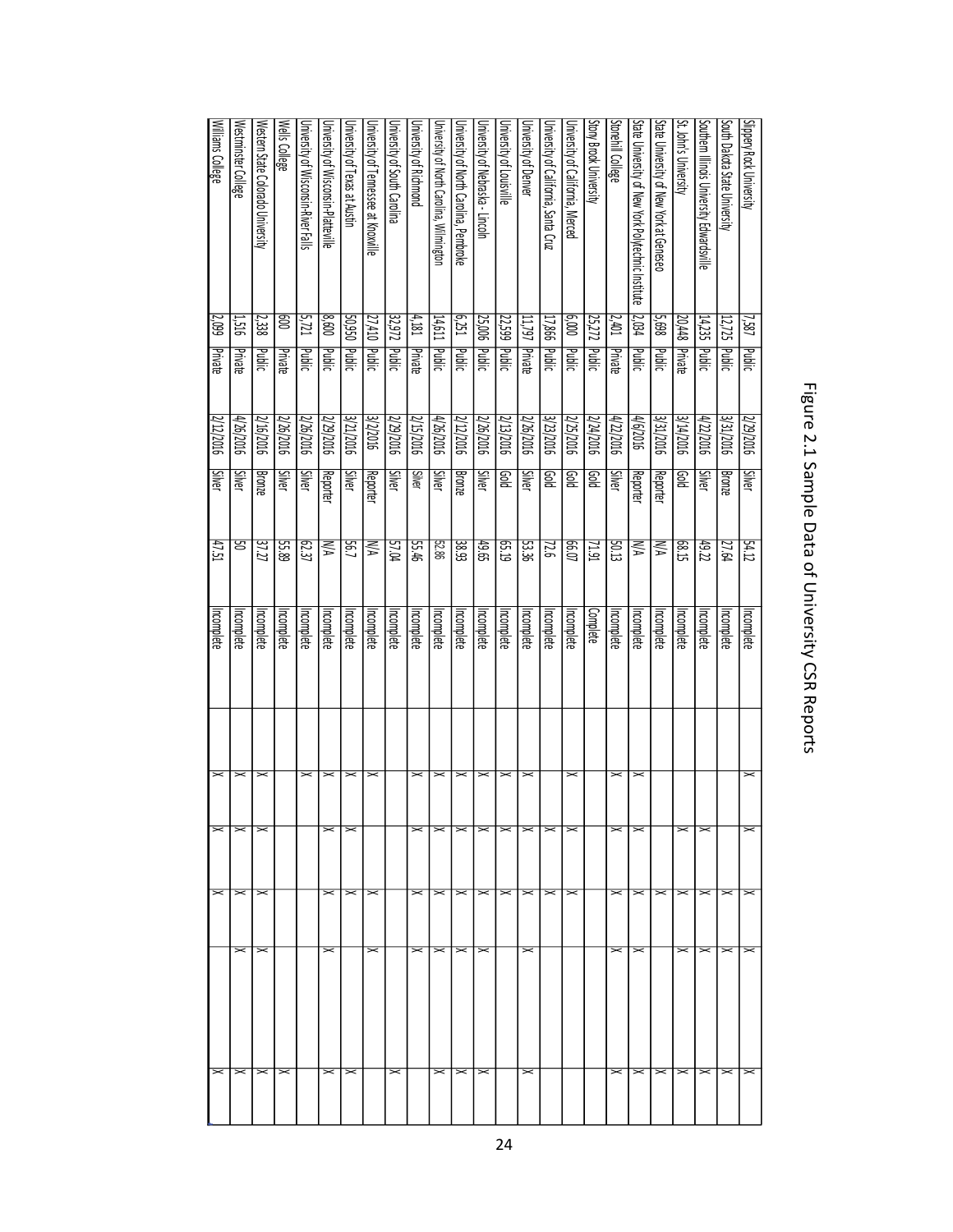Figure 2.2 Statistical Analysis of Sample Data Regarding the Completeness Principle

|            | N  | Mean    | Std. Deviation | Std. Error<br>Mean |
|------------|----|---------|----------------|--------------------|
| Complete   |    | 69.4450 | 3.48604        | 2.46500            |
| Incomplete | 43 | 55.0188 | 11.45648       | 1.74710            |

### **Complete vs. Incomplete Score Reports**

|                                      | Levene's Test<br>for Equality of<br>Variances |      |       |       |                     | t-test for Equality of Means |                          |            |                                                 |
|--------------------------------------|-----------------------------------------------|------|-------|-------|---------------------|------------------------------|--------------------------|------------|-------------------------------------------------|
|                                      |                                               |      |       |       |                     |                              |                          |            | 95% Confidence<br>Interval of the<br>Difference |
|                                      | F                                             | Sig. |       | df    | Sig. (2-<br>tailed) | Mean<br><b>Difference</b>    | Std. Error<br>Difference | Lower      | Upper                                           |
| Equal<br>variances<br>assumed        | 1.492                                         | .229 | 1.759 | 43    | .086                | 14.42616                     | 8.19930                  | $-2.10931$ | 30.96163                                        |
| Equal<br>variances<br>not<br>assumed |                                               |      | 4.775 | 2.244 | .033                | 14.42616                     | 3.02135                  | 2.68931    | 26.16302                                        |

#### **Independent Samples Test**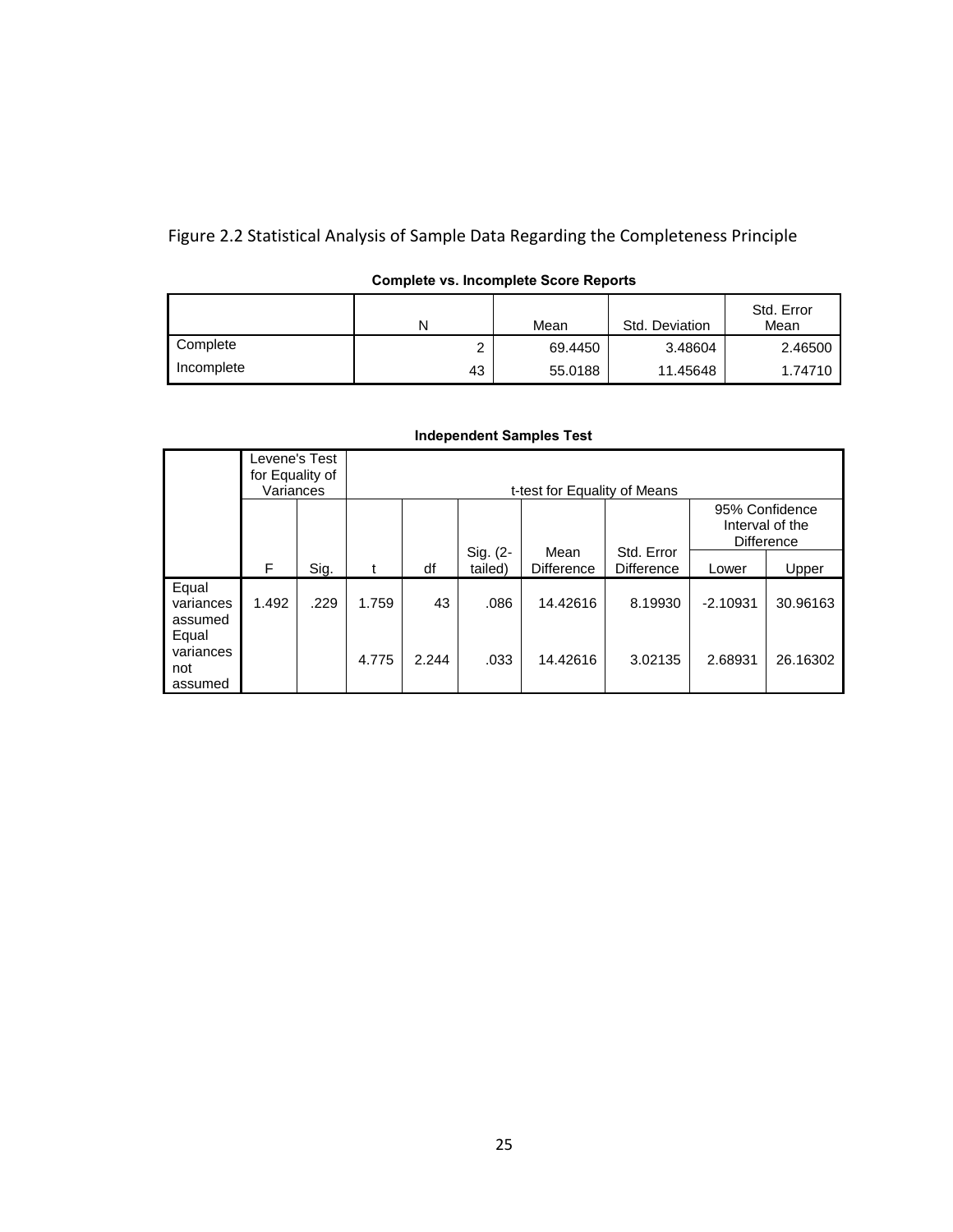# Figure 2.3 Statistical Analysis of Sample Data Regarding the Private vs. Public Factor

|         | Ν  | Mean    | Std. Deviation | Std. Error<br>Mean |
|---------|----|---------|----------------|--------------------|
| Public  | 27 | 45.7137 | 23.11861       | 4.44918            |
| Private | 23 | 55.2361 | 14.83419       | 3.09314            |

#### **Public vs Private Score**

#### **Public vs Private Score**

|                                      | Levene's Test<br>for Equality of<br>Variances |      |          |        |                   |                       | t-test for Equality of Means |                                                        |         |
|--------------------------------------|-----------------------------------------------|------|----------|--------|-------------------|-----------------------|------------------------------|--------------------------------------------------------|---------|
|                                      |                                               |      |          |        | Sig.              | Mean                  | Std.<br>Error                | 95% Confidence<br>Interval of the<br><b>Difference</b> |         |
|                                      | F                                             | Sig. |          | df     | $(2 -$<br>tailed) | <b>Differen</b><br>ce | <b>Differen</b><br>ce        | Lower                                                  | Upper   |
| Equal<br>variances<br>assumed        | 5.950                                         | .018 | $-1.699$ | 48     | .096              | 9.52238               | 5.60626                      | $-20.79452$                                            | 1.74976 |
| Equal<br>variances<br>not<br>assumed |                                               |      | $-1.757$ | 44.830 | .086              | 9.52238               | 5.41874                      | $-20.43742$                                            | 1.39266 |

# Figure 2.4 Statistical Analysis of Sample Data Regarding the Size of the Institution

#### **Enrollment vs Report Score**

|            |                            | Enrollment | Score |
|------------|----------------------------|------------|-------|
| Enrollment | Pearson Correlation        |            | .239  |
|            | Sig. (2-tailed)            |            | .114  |
|            | N                          | 50         | 45    |
| Score      | <b>Pearson Correlation</b> | .239       |       |
|            | Sig. (2-tailed)            | .114       |       |
|            | N                          | 45         | 45    |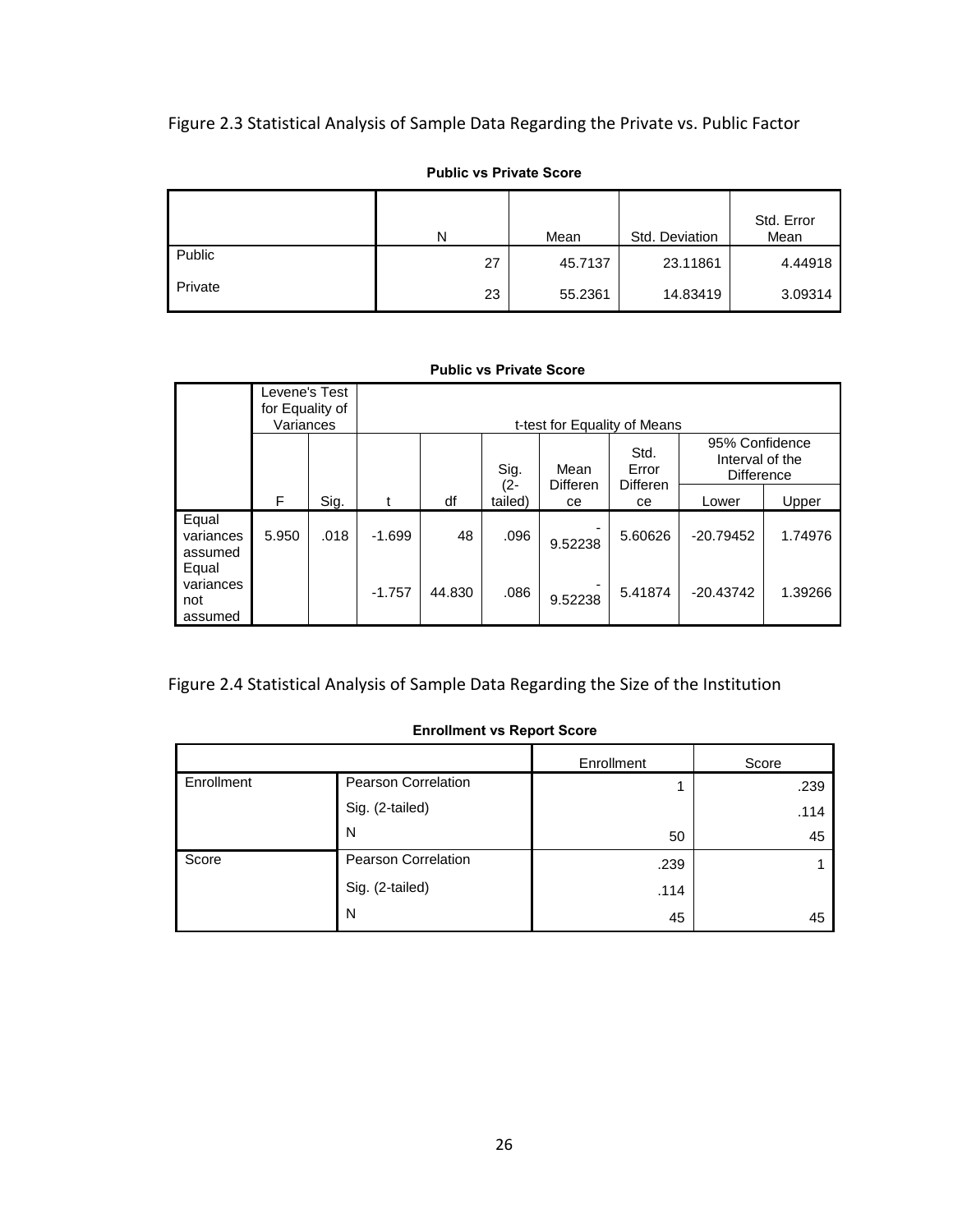#### References

- Association for the Advancement of Sustainability in Higher Education. (2015). AASHE STARS. Retrieved December 22, 2015, from<https://stars.aashe.org/>
- Awards -- U.S. Department of Education Green Ribbon Schools. (n.d.). Retrieved November 26, 2015, from [http://www2.ed.gov/programs/green-ribbon](http://www2.ed.gov/programs/green-ribbon-schools/awards.html)[schools/awards.html](http://www2.ed.gov/programs/green-ribbon-schools/awards.html)
- The Boston College Center for Corporate Citizenship, & Ernst & Young LLP. (2016). Value of sustainability reporting: A study by EY and Boston College Center for Corporate Citizenship. Retrieved February 25, 2016, from [http://www.ey.com/Publication/vwLUAssets/EY\\_-](http://www.ey.com/Publication/vwLUAssets/EY_-_Value_of_sustainability_reporting/$FILE/EY-Value-of-Sustainability-Reporting.pdf) Value of sustainability reporting/\$FILE/EY-Value-of-Sustainability-[Reporting.pdf](http://www.ey.com/Publication/vwLUAssets/EY_-_Value_of_sustainability_reporting/$FILE/EY-Value-of-Sustainability-Reporting.pdf)
- Carol A. Adams, (2013) "Sustainability reporting and performance management in universities: Challenges and benefits", Sustainability Accounting, Management and Policy Journal, Vol. 4 Iss: 3, pp.384 – 392
- The Corporate Social Responsibility Newswire. (n.d.). KLD Launches Global Sustainability Index (GSI). Retrieved December 15, 2015, from ttp://www.csrwire.com/press\_releases/23136-KLD-Launches-Global-Sustainability-Index-GSI-
- Definition of corporate social responsibility (n.d.). Retrieved March 10, 2016, from <http://lexicon.ft.com/Term?term=audit-expectation-gap>
- European Commission. (2016, April 13). Non-Financial Reporting. Retrieved April 15, 2016, from [http://ec.europa.eu/finance/company-reporting/non](http://ec.europa.eu/finance/company-reporting/non-financial_reporting/index_en.htm#top-page)[financial\\_reporting/index\\_en.htm#top-page](http://ec.europa.eu/finance/company-reporting/non-financial_reporting/index_en.htm#top-page)
- FAF, FASB, GASB Timeline. (n.d.). Retrieved March 10, 2016, from [http://www.fasb.org/timeline/timeline-assets/timeline.html#vars!date=1970-](http://www.fasb.org/timeline/timeline-assets/timeline.html#vars!date=1970-01-13_01:42:39) [01-13\\_01:42:39!](http://www.fasb.org/timeline/timeline-assets/timeline.html#vars!date=1970-01-13_01:42:39)